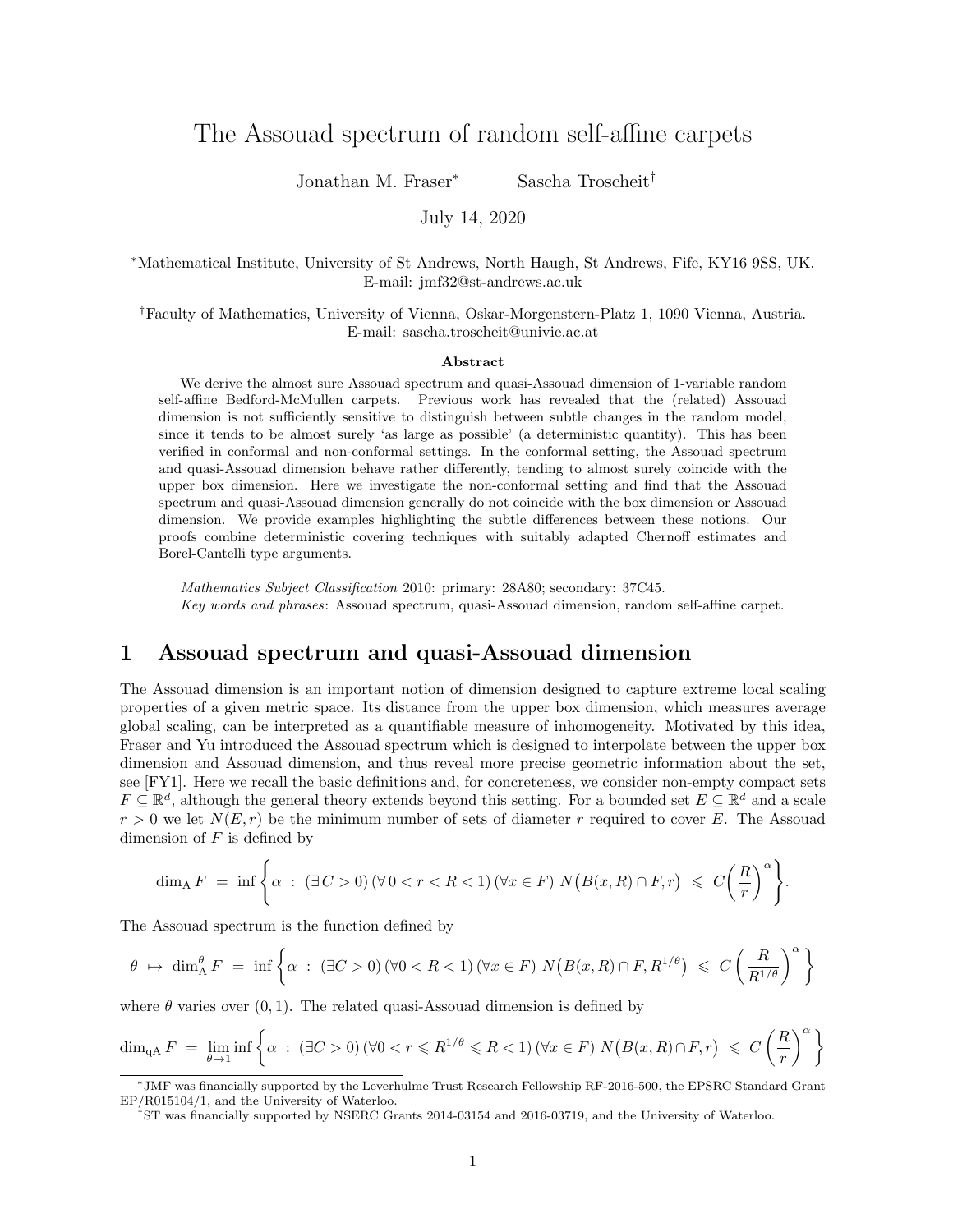and the upper box dimension is defined by

$$
\overline{\dim}_{\mathrm{B}} F = \inf \Bigg\{ \alpha : (\exists C) (\forall 0 < R < 1) \ N(F, r) \leq C \left( \frac{1}{r} \right)^{\alpha} \Bigg\}.
$$

These dimensions are all related, but their relative differences can be subtle. We summarise some important facts to close this section. For any  $\theta \in (0, 1)$  we have

$$
\overline{\dim}_{\mathrm{B}} F \leqslant \dim_{\mathrm{A}}^{\theta} F \leqslant \dim_{\mathrm{qA}} F \leqslant \dim_{\mathrm{A}} F
$$

and any of these inequalities can be strict. Moreover, the Assouad spectrum is a continuous function of  $\theta$  and also satisfies

$$
\dim_{\text{A}}^{\theta} F \leqslant \frac{\dim_{\text{B}} F}{1 - \theta}.\tag{1.1}
$$

We also note that for a given  $\theta$  it is not necessarily true that the Assouad spectrum is given by the expression after the limit in the definition of the quasi-Assouad dimension: this notion is by definition monotonic in  $\theta$  but the spectrum is not necessarily monotonic [FY1, Section 8]. However, it has recently been shown in [FHHTY] that  $\dim_{\text{qA}} F = \lim_{\theta \to 1} \dim_A^{\theta} F$  and, combining this with (1.1), we see that the Assouad spectrum necessarily interpolates between the upper box dimension and the quasi-Assouad dimension.

For more information, including basic properties, concerning the upper box dimension, see [F, Chapters 2-3. For the Assouad dimension, see  $[F, L, R]$ , the quasi-Assouad dimension, see  $|GH|$ , and for the Assouad spectrum, see [FY1,FY2,FHHTY].

# 2 Self-affine carpets: random and deterministic

In this paper we consider random self-affine carpets. More specifically, 1-variable random analogues of the self-affine sets introduced by Bedford and McMullen in the 1980s where the subdivision is chosen independently and applied uniformly at every iteration of the construction. In the deterministic setting, the box dimensions were computed independently by Bedford and McMullen [B, Mc] and the Assouad dimension was computed by Mackay [M]. The Assouad spectrum was computed by Fraser and Yu [FY2], and these results also demonstrated that the quasi-Assouad and Assouad dimensions coincide by virtue of the spectrum reaching the Assouad dimension. Gatzouras and Lalley [GaL] first considered stochastically self-affine sets and computed their Hausdorff and box-counting dimensions. This stochastically self-affine model is also known as the random recursive, or ∞-variable random model. In the 1-variable random setting, the (almost sure) box dimensions were first computed by Gui and Li [GuL] for fixed subdivisions and by Troscheit [T2] in the most general setting that we are aware of. The (almost sure) Assouad dimension was computed by Fraser, Miao and Troscheit [FMT]. In this article we compute the quasi-Assouad dimension and the Assouad spectrum in the random setting. Unlike in the deterministic case, we find that the quasi-Assouad dimension and Assouad dimension are usually almost surely distinct. Further, the quasi-Assouad dimension is in general also distinct from the box dimension. This is in stark contrast to the conformal setting, where it was shown that the quasi-Assouad dimension (and thus Assouad spectrum) is almost surely equal to the upper box dimension (and distinct from the Assouad dimension), see [T1].

We close this section by describing our model. Let  $\Lambda = \{1, \ldots, |\Lambda|\}$  be a finite index set and for each  $i \in \Lambda$  fix integers  $n_i > m_i \geq 2$  and divide the unit square  $[0,1]^2$  into a uniform  $m_i \times n_i$  grid. For each  $i \in \Lambda$  let  $\mathcal{I}_i$  be a non-empty subset of the set of  $m_i^{-1} \times n_i^{-1}$  rectangles in the grid and let  $N_i = |\mathcal{I}_i|$ . Let  $B_i$  be the number of distinct columns which contain rectangles from  $\mathcal{I}_i$ , and  $C_i$  be the maximum number of rectangles in  $\mathcal{I}_i$  which are contained in a particular column. Note that  $1 \leq B_i \leq m_i$ ,  $1 \leq C_i \leq n_i$  and  $N_i \leq B_i C_i$ . For each rectangle  $j \in \mathcal{I}_i$ , let  $S_j$  be the unique orientation preserving affine map which maps the unit square  $[0, 1]^2$  onto the rectangle j.

Let  $\Omega = \Lambda^N$  and for each  $\omega = (\omega_1, \omega_2, \dots) \in \Omega$ , we are interested in the corresponding attractor

$$
F_{\omega} = \bigcap_{k \geq 1} \bigcup_{j_1 \in \mathcal{I}_{\omega_1}, \dots, j_k \in \mathcal{I}_{\omega_k}} S_{j_1} \circ \cdots \circ S_{j_k} ([0,1]^2).
$$

By randomly choosing  $\omega \in \Omega$ , we randomly choose an attractor  $F_{\omega}$  and we wish to make statements about the generic nature of  $F_{\omega}$ . For this, we need a measure on  $\Omega$ . Let  $\{p_i\}_{i\in\Lambda}$  be a set of probability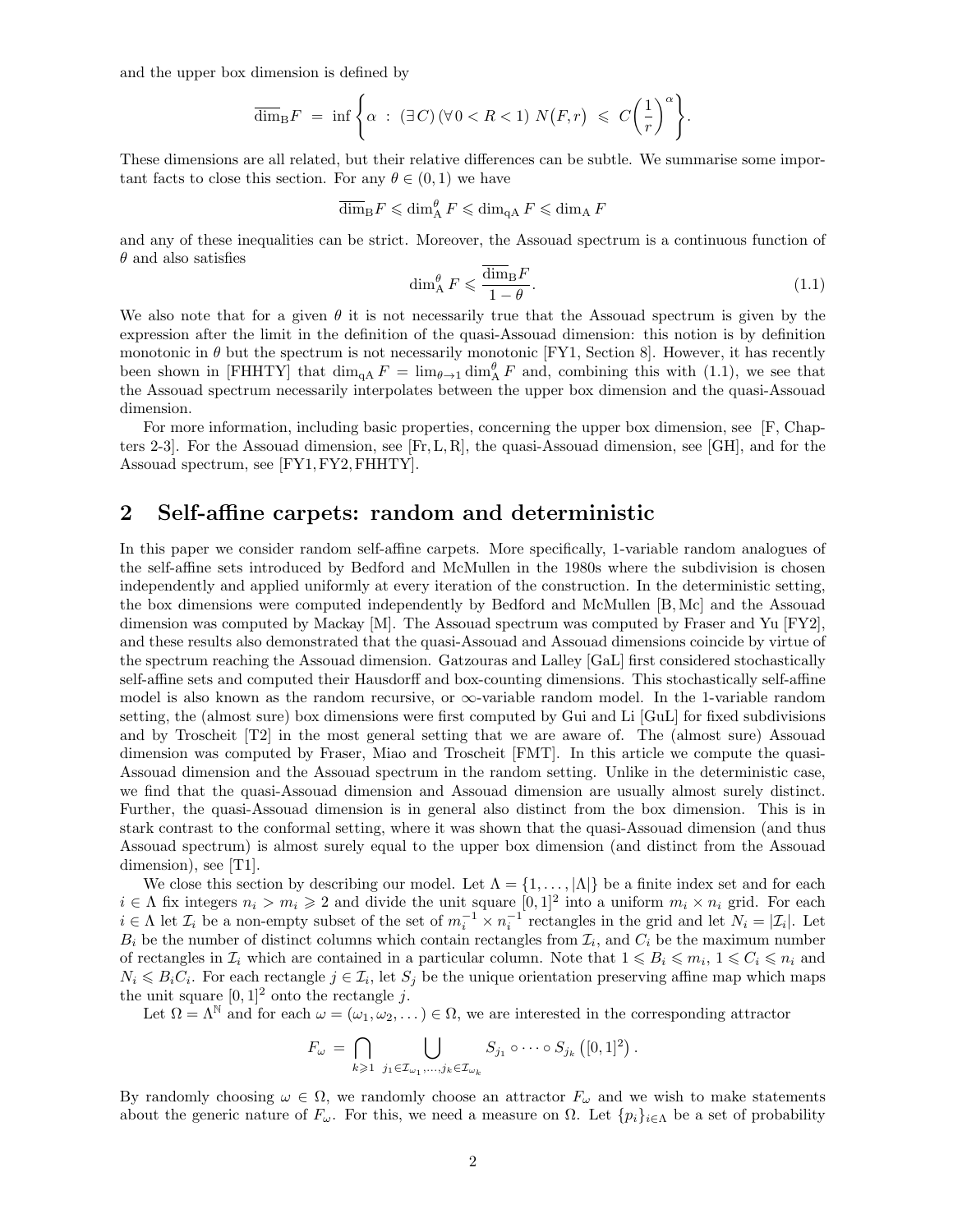weights, that is, for each  $i \in \Lambda$ ,  $0 < p_i < 1$  and  $\sum_{i \in \Lambda} p_i = 1$ . We extend these basic probabilities to a Borel measure  $\mathbb P$  on  $\Omega$  in the natural way, which can be expressed as the infinite product measure

$$
\mathbb{P} = \prod_{k \in \mathbb{N}} \sum_{i \in \Lambda} p_i \delta_i ,
$$

where  $\Omega$  is endowed with the product topology and  $\delta_i$  is a unit mass concentrated at  $i \in \Lambda$ . Note that the deterministic model can be recovered if  $|\Lambda| = 1$ , that is, there is only one "pattern" available, which is therefore chosen at every stage in the process. In this case, the deterministic attractor is the unique non-empty set  $F \subseteq [0,1]^2$  satisfying

$$
F = \bigcup_{j \in \mathcal{I}_1} S_j(F).
$$

### 3 Results

Our main result is an explicit formula which gives the Assouad spectrum of our random self-affine sets almost surely.

**Theorem 3.1.** For  $\mathbb{P}$  almost all  $\omega \in \Omega$ , we have

$$
\dim_{A}^{\theta} F_{\omega} = \begin{cases} \frac{1}{1-\theta} \left( \frac{\sum_{i} p_{i} \log \left( B_{i} C_{i}^{\theta} N_{i}^{-\theta} \right)}{\sum_{i} p_{i} \log m_{i}} + \frac{\sum_{i} p_{i} \log \left( N_{i} B_{i}^{-1} C_{i}^{-\theta} \right)}{\sum_{i} p_{i} \log n_{i}} \right) & : & 0 < \theta \leqslant \frac{\sum_{i} p_{i} \log m_{i}}{\sum_{i} p_{i} \log n_{i}} \\ & & \frac{\sum_{i} p_{i} \log B_{i}}{\sum_{i} p_{i} \log m_{i}} + \frac{\sum_{i} p_{i} \log C_{i}}{\sum_{i} p_{i} \log n_{i}} & : & \frac{\sum_{i} p_{i} \log m_{i}}{\sum_{i} p_{i} \log n_{i}} < \theta < 1, \end{cases}
$$

where  $F_{\omega}$  is the 1-variable random Bedford-McMullen carpet associated with  $\omega \in \Omega$ .

As an immediate consequence of Theorem 3.1 we obtain a formula for the quasi-Assouad dimension which holds almost surely.

Corollary 3.2. For  $\mathbb P$  almost all  $\omega \in \Omega$ , we have

$$
\dim_{\mathrm{qA}} F_{\omega} = \frac{\sum_{i} p_i \log B_i}{\sum_{i} p_i \log m_i} + \frac{\sum_{i} p_i \log C_i}{\sum_{i} p_i \log n_i},
$$

where  $F_{\omega}$  is the 1-variable random Bedford-McMullen carpet associated with  $\omega \in \Omega$ .

*Proof.* This follows immediately from Theorem 3.1 and the fact that  $\dim_A^{\theta} E \to \dim_{\text{qA}} E$  as  $\theta \to 1$  for any set  $E \subseteq \mathbb{R}^d$ , see [FHHTY, Corollary 2.2].  $\Box$ 

Note that the result in [FMT] states that for  $\mathbb P$  almost all  $\omega \in \Omega$ , we have

$$
\dim_{A} F_{\omega} = \max_{i \in \Lambda} \frac{\log B_{i}}{\log m_{i}} + \max_{i \in \Lambda} \frac{\log C_{i}}{\log n_{i}}.
$$

Therefore Corollary 3.2 demonstrates the striking difference between the Assouad and quasi-Assouad dimensions in the random setting. In particular the almost sure value of the Assouad dimension does not depend on the weights  $\{p_i\}_{i\in\Lambda}$ , whereas the quasi-Assouad dimension depends heavily on them. The almost sure value of the Assouad dimension is also extremal in the sense that it is the maximum over all realisations  $\omega \in \Omega$ , whereas the quasi-Assouad dimension is an average. Recall that the quasi-Assouad and Assouad dimensions always coincide for deterministic self-affine carpets, see [FY2].

It is worth noting that the Assouad dimension of the random attractor is bounded below by the maximal Assouad dimension of the constituent deterministic attractors, whereas the quasi-Assouad dimension is bounded above by the dimension of the individual attractors. That is, letting  $\underline{i} = (i, i, i, \dots)$ ,

$$
\dim_\text{A} F_\omega \geqslant \max_{i \in \Lambda} \dim_\text{A} F_{\underline{i}} \ \ (a.s.) \quad \text{and} \quad \dim_{\text{qA}} F_\omega \leqslant \max_{i \in \Lambda} \dim_{\text{qA}} F_{\underline{i}} \ \ (a.s.).
$$

Typically these inequalities are strict and it is further possible that  $\dim_{\text{qA}} F_\omega < \min_{i \in \Lambda} \dim_{\text{qA}} F_i$ , almost surely, see Figure 1 and the example in Section 3.2.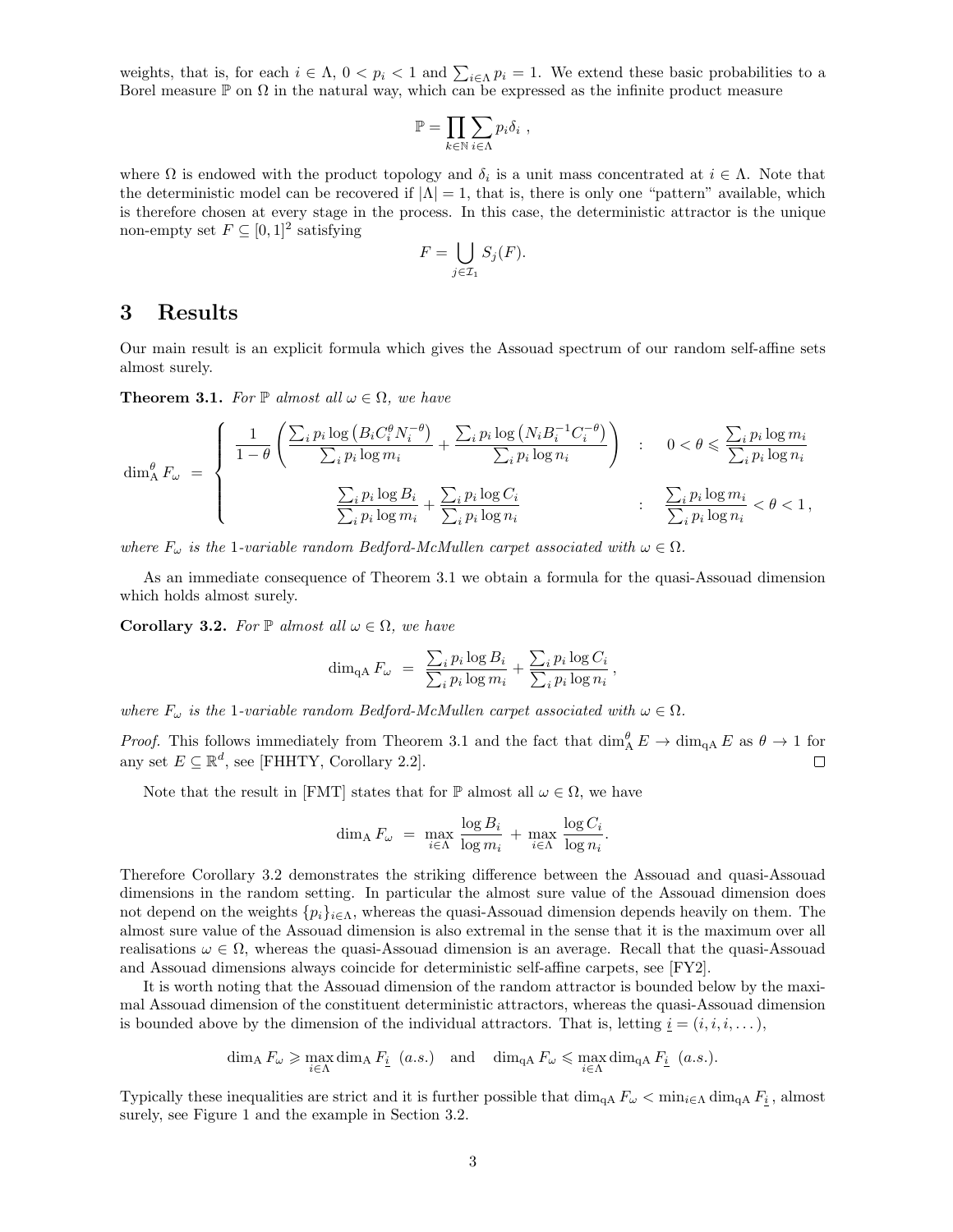Finally, note that the almost sure values of the Assouad and quasi-Assouad dimensions coincide if and only if there exists  $\alpha, \beta \in (0,1]$  such that for all  $i \in \Lambda$  we have  $\frac{\log B_i}{\log m_i} = \alpha$  and  $\frac{\log C_i}{\log n_i} = \beta$ . This follows by considering 'weighted mediants'. In particular, the two terms giving the quasi-Assouad dimension are weighted mediants of the fractions  $\frac{\log B_i}{\log m_i}$  and  $\frac{\log C_i}{\log n_i}$  respectively. It is well-known that weighted mediants are equal to the maximum if and only if all the fractions coincide. In particular, coincidence of all of the deterministic Assouad (and quasi-Assouad) dimensions is not sufficient to ensure almost sure coincidence of the Assouad and quasi-Assouad dimensions in the random case.

Simple algebraic manipulation yields the following random analogue of [FY2, Corollary 3.5]. In particular, the random variable  $\dim_A^{\theta} F_{\omega}$  can be expressed in terms of the random variables  $\overline{\dim}_{\text{B}} F_{\omega}$  and  $\dim_{\mathfrak{a}\mathbf{A}} F_\omega$ .

**Corollary 3.3.** For  $\mathbb{P}$  almost all  $\omega \in \Omega$ , we have

$$
\dim_{A}^{\theta} F_{\omega} = \min \left\{ \frac{\overline{\dim}_{B} F_{\omega} - \theta \left( \dim_{\mathrm{qA}} F_{\omega} - (\dim_{\mathrm{qA}} F_{\omega} - \overline{\dim}_{B} F_{\omega}) \frac{\sum_{i} p_{i} \log n_{i}}{\sum_{i} p_{i} \log m_{i}} \right)}{1 - \theta}, \dim_{\mathrm{qA}} F \right\}
$$

where  $F_{\omega}$  is the 1-variable random Bedford-McMullen carpet associated with  $\omega \in \Omega$ .

Note that [FY2, Corollary 3.5] is formulated using the Assouad dimension instead of the quasi-Assouad dimension (although they are equal in the deterministic case). Our result shows that the quasi-Assouad dimension is really the 'correct' notion to use here.

#### 3.1 Generic Example

For illustrative purposes, we exhibit a representative example and provide pictures of the random and deterministic carpets along with their spectra. Let  $\Lambda = \{1,2\}$  and P be the  $1/2-1/2$  Bernoulli probability measure on  $\Omega = \Lambda^{\mathbb{N}}$ . That is, we consider two iterated function systems that we choose with equal probability.

The first iterated function system consists of  $N_1 = 20$  maps, where the unit square is divided into  $m_1 = 19$  by  $n_1 = 21$  rectangles. There are  $B_1 = 10$  columns containing at least one rectangle and the maximal number of rectangles in a particular column is  $C_1 = 8$ . For the attractor of this deterministic Bedford-McMullen carpet we obtain:

$$
\dim_{A} F_{\underline{1}} = \dim_{\text{qA}} F_{\underline{1}} = \frac{\log 10}{\log 19} + \frac{\log 8}{\log 21} \approx 1.465 \quad \text{and} \quad \overline{\dim}_{B} F_{\underline{1}} = \frac{\log 10}{\log 19} + \frac{\log 2}{\log 21} \approx 1.010
$$

and the spectrum interpolates between these two values with a phase transition at  $\log 19 / \log 21 \approx 0.967$ . The spectrum is plotted in Figure 1 and the attractor is shown in Figure 2.

The second iterated function system consists of  $N_2 = 5$  maps, where the unit square is divided into  $m_2 = 2$  by  $n_2 = 15$  rectangles. There are  $B_2 = 2$  columns containing at least one rectangle and the maximal number of rectangles in a particular column is  $C_2 = 4$ . For the attractor of this deterministic Bedford-McMullen carpet we obtain:

$$
\dim_{A} F_{\frac{2}{}} = \dim_{\mathrm{qA}} F_{\frac{2}{}} = 1 + \frac{\log 4}{\log 15} \approx 1.512 \quad \text{and} \quad \overline{\dim}_{\mathrm{B}} F_{\frac{2}{}} = 1 + \frac{\log 5/2}{\log 15} \approx 1.338
$$

and the spectrum interpolates between these two values with a phase transition at  $\log 2/\log 15 \approx 0.256$ . The spectrum is plotted in Figure 1 and the attractor is shown in Figure 2.

Our results now give the following values for almost every  $\omega \in \Omega$ :

$$
\dim_{A} F_{\omega} = 1 + \frac{\log 8}{\log 21} \approx 1.683, \quad \dim_{\text{qA}} F_{\omega} = \frac{\log 20}{\log 38} + \frac{\log 32}{\log 315} \approx 1.426,
$$
  
and 
$$
\overline{\dim}_{B} F_{\omega} = \frac{\log 20}{\log 38} + \frac{\log 5}{\log 315} \approx 1.103.
$$

We note that in this example the almost sure value of the Assouad dimension exceeds that of the individual attractors, the almost sure quasi-Assouad dimension is less than the quasi-Assouad dimensions of the individual attractors, and that the phase transition in the spectrum occurs at  $\log 38 / \log 315 \approx 0.632$ .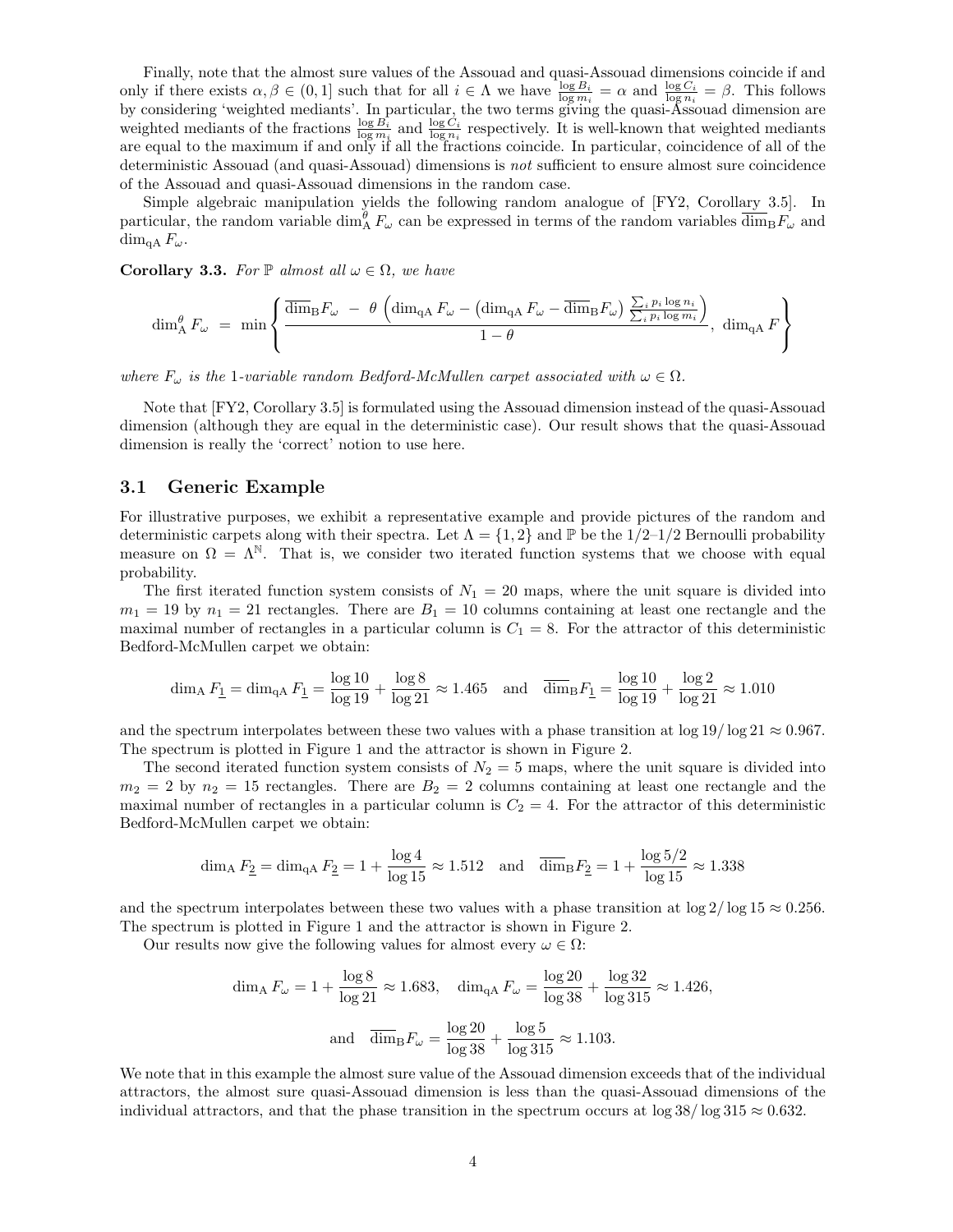

Figure 1: The Assouad spectra of the sets in the example of Section 3.1. The deterministic spectra are shown in dashed lines and the almost sure spectrum in the random case is given by a solid line.



Figure 2: The attractors  $F_1, F_2$ , and  $F_\omega$  for  $\omega = (2, 1, 1, 2, 1, ...)$  as used in the example in Section 3.1.

### 3.2 An extremal example

By constructing explicit examples, we demonstrate the following interesting phenomenon, which highlights the subtle difference between the quasi-Assouad and Assouad dimensions. For all  $\varepsilon \in (0,1)$ , there exist two deterministic self-affine carpets  $E, F$  with  $\overline{\dim}_{\text{B}}E = \overline{\dim}_{\text{B}}F = \dim_{\text{A}}E = \dim_{\text{A}}F = \dim_{\text{A}}E =$  $\dim_\text{A} F = 1$  such that when one mixes the two constructions by randomising as above, one finds that almost surely

$$
\dim_{\mathrm{qA}} F_{\omega} \leqslant \varepsilon < 2 = \dim_{\mathrm{A}} F_{\omega}.
$$

Let  $\varepsilon \in (0, 1), \Lambda = \{1, 2\}, m_1 = 2, n_1 = n, m_2 = m, n_2 = m + 1$ , where m, n are large integers which will be chosen later depending only on  $\varepsilon$ . Let  $\mathcal{I}_1$  consist of both rectangles from a particular row in the first grid and  $\mathcal{I}_2$  consist of all  $(m+1)$  rectangles in a particular column of the second grid. The deterministic carpets associated with these systems are both unit line segments: a horizontal line in the first case and a vertical line in the second. Therefore both have all the dimensions we consider being equal to 1. Let  $p_1 = p_2 = 1/2$ , although the precise choice of weights is not particularly important. It follows that for  $\mathbb P$ almost all  $\omega \in \Omega$  we have

$$
\dim_{\mathrm{qA}} F_{\omega} = \frac{(1/2)\log 2 + (1/2)\log 1}{(1/2)\log 2 + (1/2)\log m} + \frac{(1/2)\log 1 + (1/2)\log(m+1)}{(1/2)\log n + (1/2)\log(m+1)} = \frac{\log 2}{\log(2m)} + \frac{\log(m+1)}{\log n(m+1)}.
$$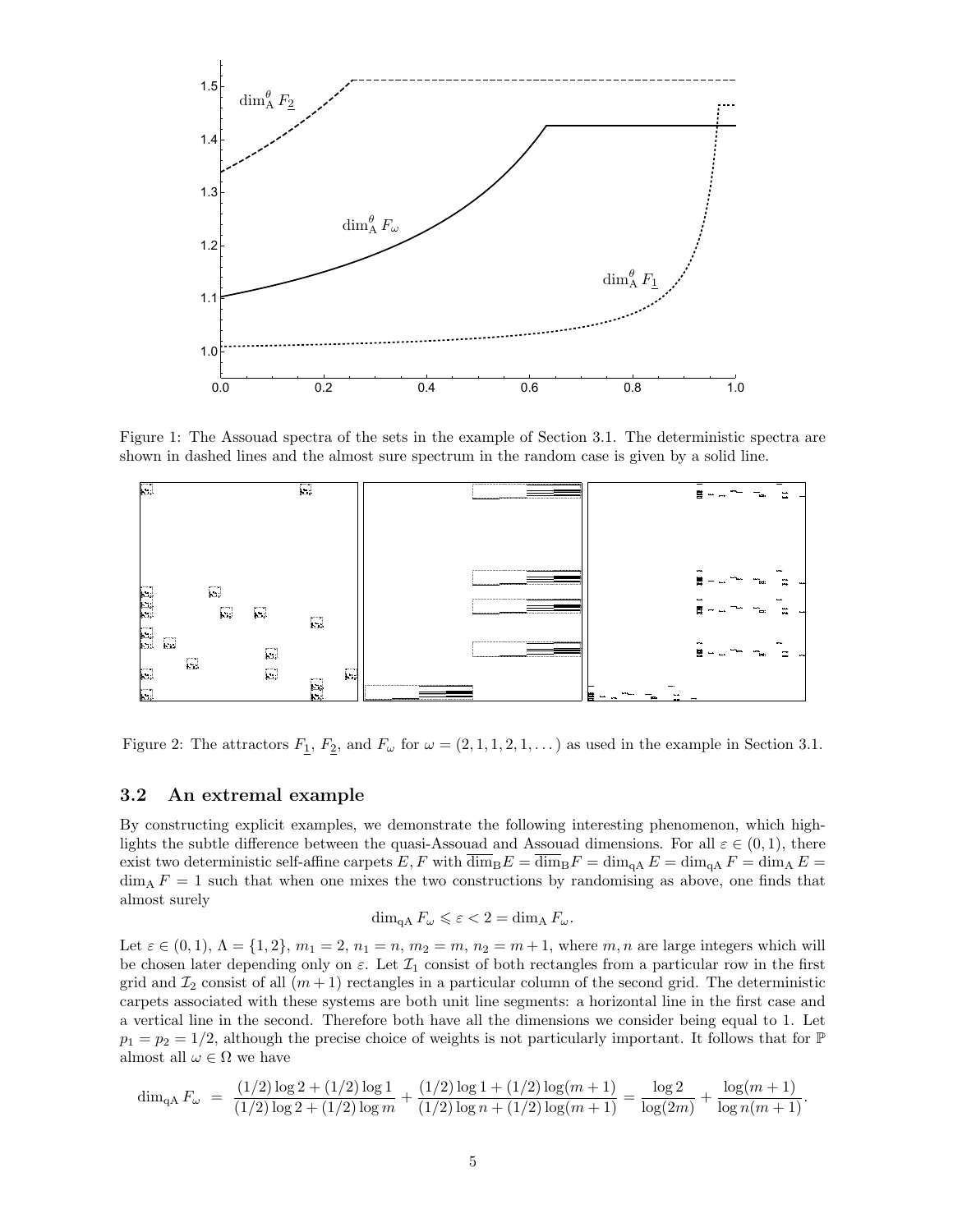Choose m sufficiently large to ensure that  $\frac{\log 2}{\log(2m)} \leqslant \varepsilon/2$  and, now that m is fixed, choose n sufficiently large to ensure that  $\frac{\log(m+1)}{\log n(m+1)} \leqslant \varepsilon/2$ . The main result in [FMT, Theorem 3.2] gives that for any choice of  $m, n \geq 2$ , dim<sub>A</sub>  $F_{\omega} = 2$  almost surely, and therefore the desired result follows.

### 4 Proofs

### 4.1 Approximate squares

In this section we introduce (random) approximate squares, which are a common object in the study of self-affine carpets. Fix  $\omega = (\omega_1, \omega_2, ...) \in \Omega$ ,  $R \in (0, 1)$  and let  $k_1^{\omega}(R)$  and  $k_2^{\omega}(R)$  be the unique positive integers satisfying k

$$
\prod_{l=1}^{\omega_{1}^{o}(R)} m_{\omega_{l}}^{-1} \leqslant R < \prod_{l=1}^{k_{1}^{o}(R)-1} m_{\omega_{l}}^{-1} \tag{4.1}
$$

and

$$
\prod_{l=1}^{k_2^{\omega}(R)} n_{\omega_l}^{-1} \leqslant R < \prod_{l=1}^{k_2^{\omega}(R)-1} n_{\omega_l}^{-1},\tag{4.2}
$$

respectively. Also let

$$
m_{\max} = \max_{i \in \Lambda} m_i \quad \text{and} \quad n_{\max} = \max_{i \in \Lambda} n_i.
$$

A rectangle  $[a, b] \times [c, d] \subseteq [0, 1]^2$  is called an *approximate R-square* if it is of the form

$$
S([0,1]^2) \cap \Big(\pi_1\big(T([0,1]^2\big)\big) \times [0,1]\Big),\,
$$

where  $\pi_1 : (x, y) \mapsto x$  is the projection onto the first coordinate and

$$
S = S_{i_1} \circ \cdots \circ S_{i_{k_2^{\omega}(R)}}
$$

and

$$
T = S_{i_1} \circ \cdots \circ S_{i_{k_1^{\omega}(R)}},
$$

for some common sequence  $i_1, i_2, \ldots$  with  $i_j \in I_{\omega_j}$  for all j. Here we say Q is associated with the sequence  $i_1, i_2, \ldots$ , noting that the entries  $i_1, i_2, \ldots, i_{k_1^{\omega}(R)}$  determine Q. In particular, the base

$$
b - a = \prod_{i=1}^{k_1^{\omega}(R)} m_{\omega_i}^{-1} \in (m_{\max}^{-1}R, R] \qquad \text{by (4.1)}
$$

and the height

$$
d - c = \prod_{i=1}^{k_2^{\omega}(R)} n_{\omega_i}^{-1} \in (n_{\max}^{-1}R, R] \quad \text{by (4.2)},
$$

and so approximate R-squares are indeed approximately squares with base and height uniformly comparable to R, and therefore each other.

#### 4.2 Proof strategy and notation

In order to simplify the exposition of our proofs, we define the following weighted geometric averages of the important parameters:

$$
\overline{N} = \prod_{i \in \Lambda} N_i^{p_i} \qquad \overline{B} = \prod_{i \in \Lambda} B_i^{p_i} \qquad \overline{C} = \prod_{i \in \Lambda} C_i^{p_i} \qquad \overline{m} = \prod_{i \in \Lambda} m_i^{p_i} \qquad \overline{n} = \prod_{i \in \Lambda} n_i^{p_i}.
$$

Using this notation, in order to prove our result it is sufficient to prove the following two statements:

(1) For all  $\log \overline{m}/\log \overline{n} < \theta < 1$  we have that for  $\mathbb P$  almost all  $\omega \in \Omega$ 

$$
\dim_A^{\theta} F_{\omega} \leq \frac{\log \overline{B}}{\log \overline{m}} + \frac{\log \overline{C}}{\log \overline{n}}.
$$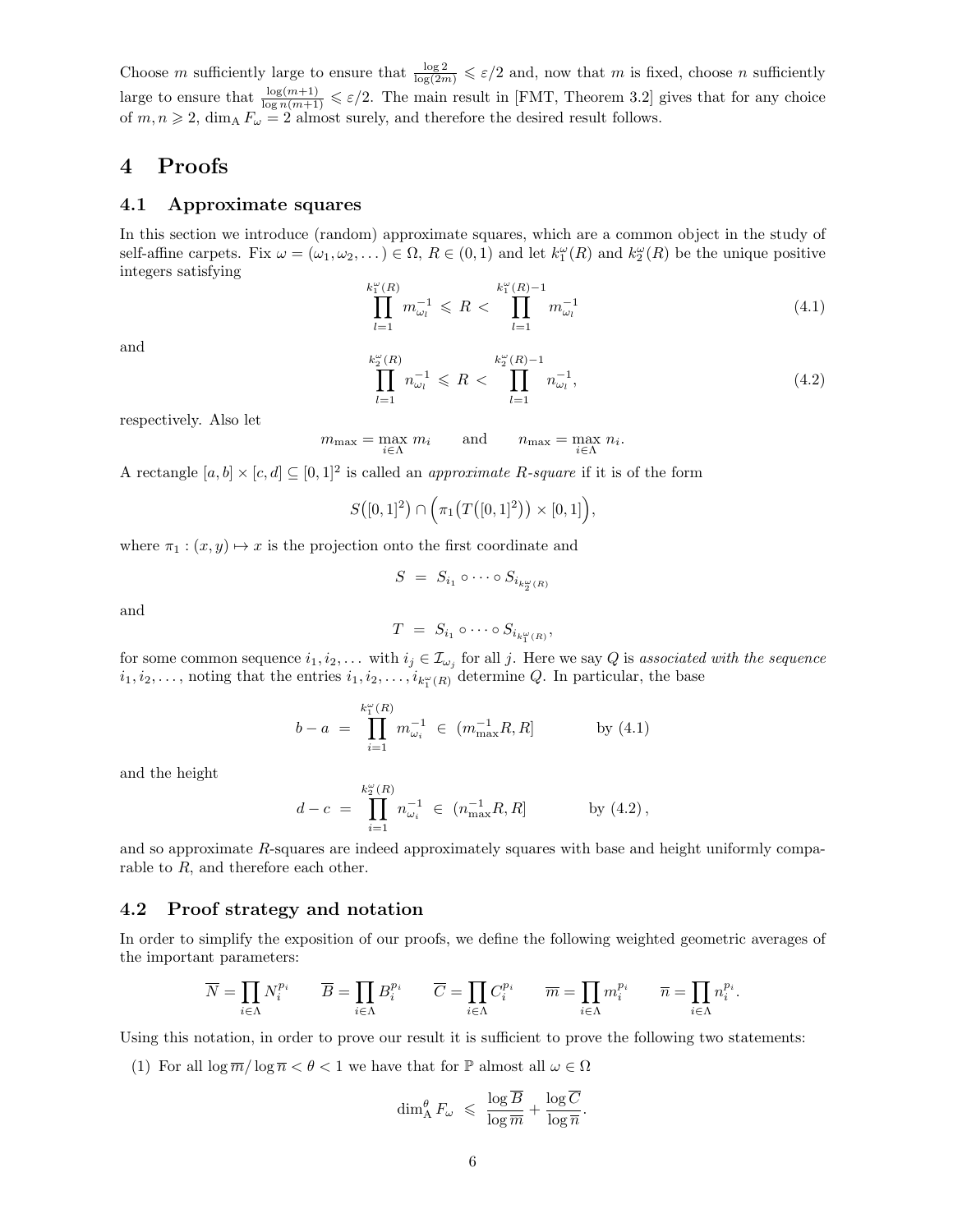(2) For all  $0 < \theta < \log \overline{m}/\log \overline{n}$  we have that for  $\mathbb P$  almost all  $\omega \in \Omega$ 

$$
\dim _{\rm A}^{\theta} F_{\omega}\;=\;\frac{1}{1-\theta}\left(\frac{\log \overline{B}}{\log \overline{m}}+\frac{\log \overline{N}/\overline{B}}{\log \overline{n}}\right)\;-\;\frac{\theta}{1-\theta}\left(\frac{\log (\overline{N}/\overline{C})}{\log \overline{m}}\;+\;\frac{\log \overline{C}}{\log \overline{n}}\right).
$$

To see why this is sufficient, first note that since the Assouad spectrum is a continuous function in  $\theta$ , see [FY1, Corollary 3.5], it is determined by its values on a countable dense set and so the above statements imply the a priori stronger statements that for  $\mathbb P$  almost all  $\omega \in \Omega$ , we have the given estimates for all θ. Secondly, since the Assouad spectrum necessarily approaches the quasi-Assouad dimension as  $θ \rightarrow 1$ , (1) demonstrates that the quasi-Assouad dimension is at most

$$
\frac{\log \overline{B}}{\log \overline{m}} + \frac{\log \overline{C}}{\log \overline{n}}.
$$

and since (2) demonstrates that the Assouad spectrum attains this value at  $\theta = \log \overline{m}/\log \overline{n}$ , it follows from [FY1, Corollary 3.6] that it is constant in the interval  $\lceil \log \overline{m}/\log \overline{n}$ , 1). Technically speaking [FY1, Corollary 3.6] proves that if the Assouad spectrum is equal to the Assouad dimension at some  $\theta' \in (0,1)$ , then it is constant in the interval  $[\theta', 1)$ , but the same proof allows one to replace the Assouad dimension with the quasi-Assouad dimension in this statement.

Finally, note that to establish estimates for  $\dim_A^{\theta} F_{\omega}$ , it suffices to replace balls of radius R with approximate R-squares in the definition. That is, to estimate  $N(Q \cap F_{\omega}, R^{1/\theta})$  where Q is associated to  $i_1, i_2,...$  with  $i_j \in \mathcal{I}_{\omega_j}$  for all j instead of  $N(B(x,R) \cap F_{\omega}, R^{1/\theta})$  for  $x \in F_{\omega}$ . This is because balls and approximate squares are comparable and one can pass covering estimates concerning one to covering estimates concerning the other up to constant factors. This duality is standard and we do not go into the details.

#### 4.3 Covering estimates

Let  $\omega \in \Omega$ ,  $\theta \in (0,1)$ ,  $R \in (0,1)$  and Q be an approximate R-square associated with the sequence  $i_1, i_2, \ldots$  with  $i_j \in \mathcal{I}_{\omega_j}$  for all j. In what follows we describe sets of the form  $S_{j_1} \circ \cdots \circ S_{j_l}(F_\omega)$  as level l *cylinders* and level  $(l+1)$  cylinders lying inside a particular level l cylinder will be referred to as *children*. Moreover, *iteration* will refer to moving attention from a particular cylinder, or collection of cylinders, to the cylinders at the next level.

We wish to estimate  $N(Q \cap F_{\omega}, R^{1/\theta})$  and to do this we decompose  $Q \cap F_{\omega}$  into cylinders at level  $k_2^{\omega}$  ( $R^{1/\theta}$ ) and cover each cylinder independently. Therefore we first need to count how many level  $k_2^{\omega}$  ( $R^{1/\theta}$ ) cylinders lie inside Q. There are two cases, which we describe separately.

Case (i):  $k_1^{\omega}(R) < k_2^{\omega}(R^{1/\theta})$ .

We start by noting that Q lies inside a (unique) level  $k_2^{\omega}(R)$  cylinder. As we move to the next level only the children of this cylinder lying in a particular 'column' will also intersect Q. Iterating inside cylinders intersecting Q until level  $k_1^{\omega}(R)$  yields a decomposition of Q into several cylinders arranged in a single column each of which has base the same length as that of  $Q$ . The number of these cylinders is at most

$$
\prod_{l=k_{2}^{\omega}(R)+1}^{k_{1}^{\omega}(R)}C_{\omega_{l}}\,,
$$

since each iteration from the  $(l-1)$ th level to the lth multiplies the number of cylinders intersecting Q at the previous level by the number of rectangles in a particular column of  $\mathcal{I}_{\omega_l}$  system, which is, in particular, bounded above by  $C_{\omega_l}$ . The situation is simpler from this point on. We continue to iterate inside each of the level  $k_1^{\omega}(R)$  cylinders until level  $k_2^{\omega}(R^{1/\theta})$ , but this time all of the children remain inside Q at every iteration. Therefore we find precisely

$$
\prod_{l=k_1^{\omega}(R)+1}^{k_2^{\omega}(R^{1/\theta})} N_{\omega_l}
$$

level  $k_2^{\omega}$   $(R^{1/\theta})$  cylinders inside each level  $k_1^{\omega}(R)$  cylinder. As mentioned above, we now cover each of these cylinders individually. To do this, we further iterate inside each such cylinder until level  $k_1^{\omega}$   $(R^{1/\theta})$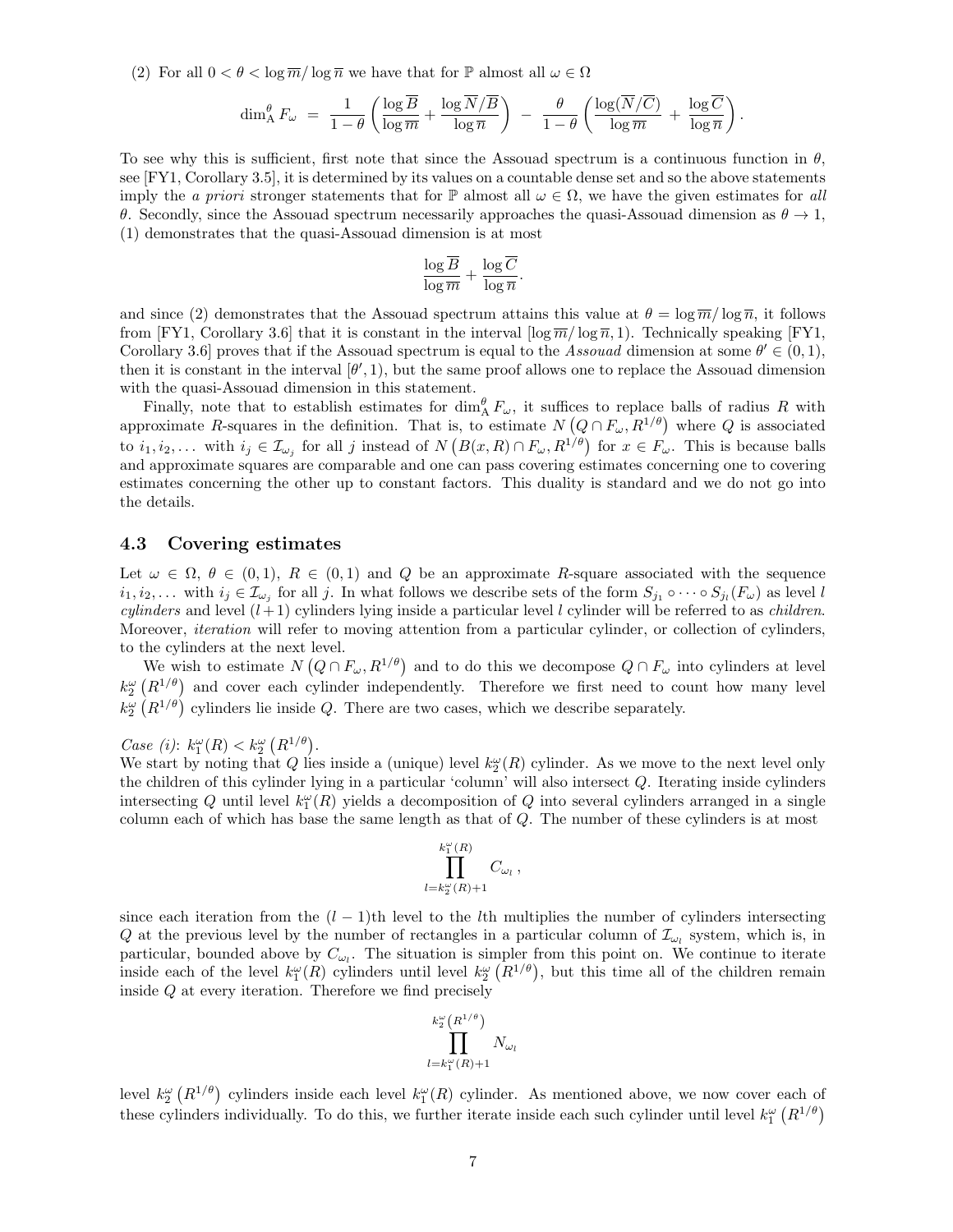and group together cylinders at this level which lie in the same column. This decomposes the level  $k_1^{\omega}$  ( $R^{1/\theta}$ ) cylinders into approximate  $R^{1/\theta}$  squares, each of which can be covered by 4 balls of diameter  $R^{1/\theta}$ . Therefore it only remains to count the number of distinct level  $k_1^{\omega}$   $(R^{1/\theta})$  columns inside a level  $k_2^{\omega}$  ( $R^{1/\theta}$ ) cylinder. Iterating from the  $(l-1)$ th level to the *l*th level multiplies the number of columns by  $B_{\omega_l}$  and therefore the number is

$$
\prod_{l=k_{2}^{\omega}(R^{1/\theta})}^{k_{1}^{\omega}(R^{1/\theta})} B_{\omega_{l}}
$$

Combining the three counting arguments from above yields

$$
N\left(Q \cap F_{\omega}, R^{1/\theta}\right) \leq 4 \left(\prod_{l=k_2^{\omega}(R)+1}^{k_1^{\omega}(R)} C_{\omega_l}\right) \left(\prod_{l=k_1^{\omega}(R)+1}^{k_2^{\omega}(R^{1/\theta})} N_{\omega_l}\right) \left(\prod_{l=k_2^{\omega}(R^{1/\theta})+1}^{k_1^{\omega}(R^{1/\theta})} B_{\omega_l}\right).
$$
(4.3)

.

Moreover, this estimate is sharp in the sense that we can always find a particular approximate  $R$ -square Q such that

$$
N\left(Q \cap F_{\omega}, R^{1/\theta}\right) \geqslant K\left(\prod_{l=k_2^{\omega}(R)+1}^{k_1^{\omega}(R)} C_{\omega_l}\right) \left(\prod_{l=k_1^{\omega}(R)+1}^{k_2^{\omega}(R^{1/\theta})} N_{\omega_l}\right) \left(\prod_{l=k_2^{\omega}(R^{1/\theta})+1}^{k_1^{\omega}(R^{1/\theta})} B_{\omega_l}\right), \quad (4.4)
$$

for some constant  $K > 0$  depending on  $m_{\text{max}}$  and  $n_{\text{max}}$ . Such a Q is provided by any approximate R-square where  $T = S_{i_1} \circ \cdots \circ S_{i_{k_{\tau}(R)}}$  is chosen such that each map  $i_j$  lies in a maximal column of  $\mathcal{I}_j$ , that is a column consisting of  $C_j$  rectangles. Finally, the small constant K in the lower bound appears since a single ball of diameter  $R^{1/\theta}$  can only intersect at most a constant number of the approximate  $R^{1/\theta}$ squares found above and therefore counting approximate  $R^{1/\theta}$  squares is still comparable to counting optimal  $R^{1/\theta}$  covers.

# Case (ii):  $k_1^{\omega}(R) \geq k_2^{\omega}(R^{1/\theta}).$

The distinctive feature of this case is that when one iterates inside the level  $k_2^{\omega}(R)$  cylinder containing Q, one reaches the situation where the height of the cylinders is roughly  $R^{1/\theta}$  (level  $k_2^{\omega} (R^{1/\theta})$ ) before the cylinders lie completely inside Q (level  $k_1^{\omega}(R)$ ). This means that the middle term in the above product no longer appears. The rest of the argument is similar, however, and we end up with

$$
N\left(Q\cap F_{\omega}, R^{1/\theta}\right) \leq 4\left(\prod_{l=k_2^{\omega}(R)+1}^{k_2^{\omega}(R^{1/\theta})} C_{\omega_l}\right) \left(\prod_{l=k_1^{\omega}(R)+1}^{k_1^{\omega}(R^{1/\theta})} B_{\omega_l}\right).
$$
\n(4.5)

One subtle feature of this estimate is that we appear to skip from level  $k_2^{\omega} (R^{1/\theta})$  to level  $k_1^{\omega} (R)$ . This is to avoid over-counting due to the fact that, inside a level  $k_2^{\omega} (R^{1/\theta})$  cylinder intersecting Q, only a single level  $k_1^{\omega}(R)$  column actually lies inside Q, and can thus contribute to the covering number. This column comprises of several  $k_1^{\omega}(R)$  cylinders and, since the height of this column is comparable to  $R^{1/\theta}$ , to cover this column efficiently one only needs to count the number of level  $k_1^{\omega}$   $(R^{1/\theta})$  columns inside a single level  $k_1^{\omega}(R)$  cylinder. This gives the second multiplicative term in the estimate, which concerns the terms  $B_{\omega_l}$ .

Once again, this bound is sharp in the sense that there exists an approximate  $R$ -square  $Q$  such that

$$
N\left(Q\cap F_{\omega}, R^{1/\theta}\right) \geqslant K\left(\prod_{l=k_2^{\omega}(R)+1}^{k_2^{\omega}(R^{1/\theta})} C_{\omega_l}\right)\left(\prod_{l=k_1^{\omega}(R)+1}^{k_1^{\omega}(R^{1/\theta})} B_{\omega_l}\right).
$$

#### 4.4 Proof of the Main Theorem

We start our proof with this lemma, which is a simple variant of a Chernoff bound for stopped sums of random variables. We write  $\mathbb{P}\{a \geq b\}$  to denote  $\mathbb{P}\{(\omega \in \Omega : a \geq b\})$  and write  $\mathbb{E}(\cdot)$  for the expectation of a random variable with respect to P.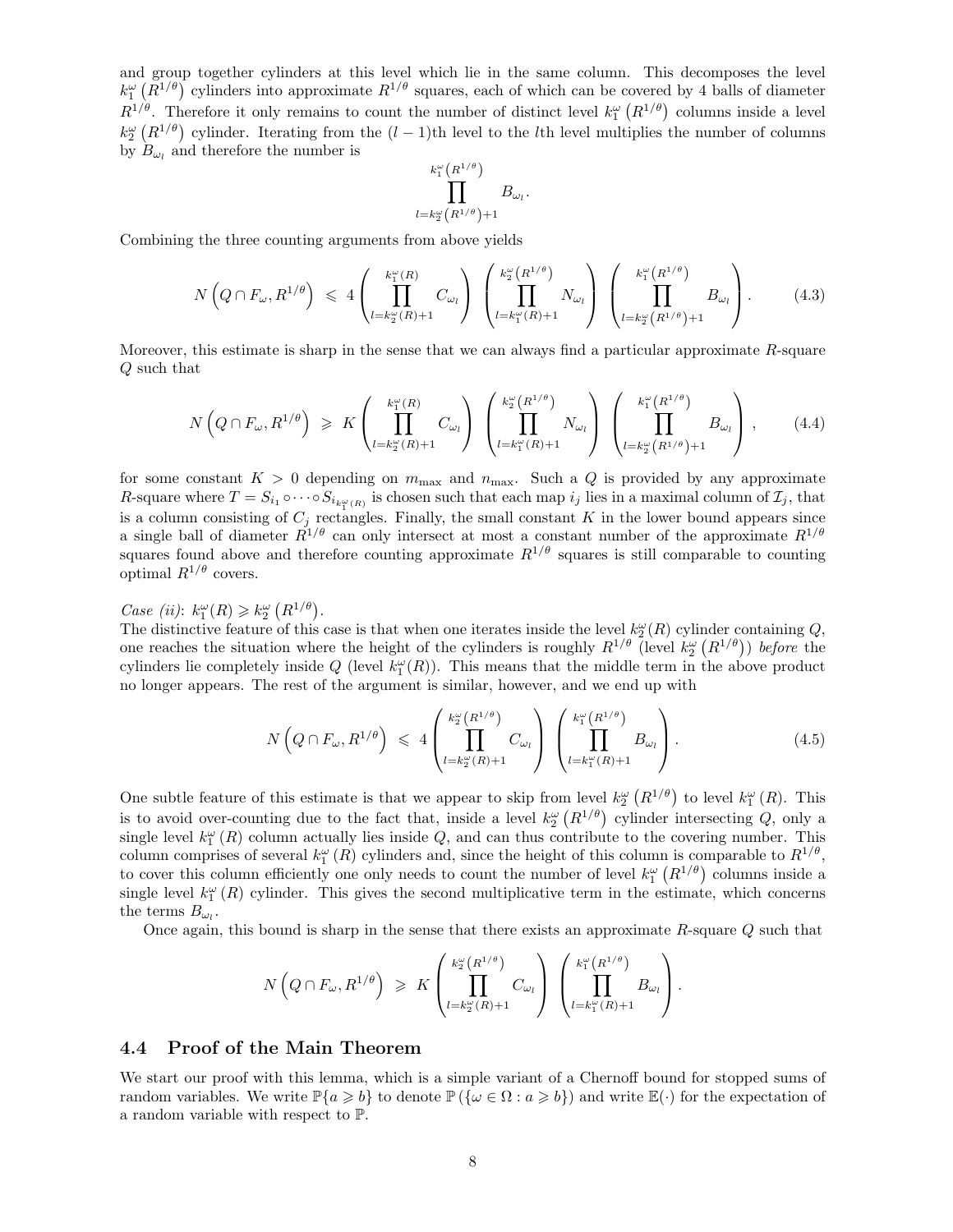**Lemma 4.1.** Let  $\{X_i\}$  be a sequence of non-negative discrete i.i.d. random variables with finite expectation  $0 < \overline{X} = \mathbb{E}(X) < \infty$ . Let  $\hat{k} \in \mathbb{N}$  and let  $k \leq \hat{k}$  be a random variable. Let  $\tau > \hat{k}$  be a stopping time with finite expectation. Then, for all  $\varepsilon, t > 0$ ,

$$
\mathbb{P}\left\{\sum_{i=k}^{\tau} X_i \geqslant (1+\varepsilon)(\tau-k+1)\overline{X}\right\} \leqslant \mathbb{E}\left(\mathbb{E}\left(e^{t(X-(1+\varepsilon)\overline{X})}\right)^{\tau-k}\right) \tag{4.6}
$$

and

$$
\mathbb{P}\left\{\sum_{i=k}^{\tau} X_i \leqslant (1-\varepsilon)(\tau-k+1)\overline{X}\right\} \leqslant \mathbb{E}\left(\mathbb{E}\left(e^{t(X-(1+\varepsilon)\overline{X})}\right)^{\tau-k}\right). \tag{4.7}
$$

Further, if  $\tau - k \geqslant l$  for some  $l \in \mathbb{N}$ , then there exists  $0 < \gamma < 1$  not depending on  $\tau, k, l$  such that

$$
\mathbb{P}\left\{\sum_{i=k}^{\tau} X_i \geqslant (1+\varepsilon)(\tau-k+1)\overline{X}\right\} \leqslant \gamma^l \tag{4.8}
$$

and

$$
\mathbb{P}\left\{\sum_{i=k}^{\tau} X_i \leqslant (1-\varepsilon)(\tau-k+1)\overline{X}\right\} \leqslant \gamma^l.
$$

*Proof.* In what follows we write  $\{\mathcal{F}_s\}_{s\geqslant 0}$  for the natural filtration of our event space. We prove (4.6) and (4.8). The remaining estimates are proved similarly and we omit the details. We rearrange the left hand side of  $(4.6)$  and multiply by  $t > 0$  to obtain

$$
\mathbb{P}\left\{\sum_{i=k}^{\tau} X_i \geqslant (1+\varepsilon)(\tau-k+1)\overline{X}\right\} = \mathbb{P}\left\{\sum_{i=k}^{\tau} t(X_i - (1+\varepsilon)\overline{X}) \geqslant 0\right\}
$$

$$
= \mathbb{P}\left\{\exp\left[\sum_{i=k}^{\tau} Y_i\right] \geqslant 1\right\},\
$$

with  $Y_i = tX_i - t(1+\varepsilon)\overline{X}$ . Using Markov's inequality and continuing,

$$
\leq \mathbb{E}\left(\exp\left[\sum_{i=k}^{\tau} Y_i\right]\right)
$$
\n
$$
= \mathbb{E}\left(\mathbb{E}\left(\exp\left[\sum_{i=k}^{\tau} Y_i\right] | \mathcal{F}_{\tau-1}\right)\right)
$$
\n
$$
= \mathbb{E}\left(\mathbb{E}\left(\exp Y_{\tau} | \mathcal{F}_{\tau-1}\right) \mathbb{E}\left(\exp\left[\sum_{i=k}^{\tau-1} Y_i\right] | \mathcal{F}_{\tau-1}\right)\right)
$$
\n
$$
= \mathbb{E}\left(\mathbb{E}\left(\exp Y_0\right) \mathbb{E}\left(\mathbb{E}\left(\exp\left[\sum_{i=k}^{\tau-1} Y_i\right] | \mathcal{F}_{\tau-2}\right) | \mathcal{F}_{\tau-1}\right)\right)
$$
\n
$$
= \mathbb{E}\left(\mathbb{E}\left(\exp Y_0\right)^2 \mathbb{E}\left(\mathbb{E}\left(\exp\left[\sum_{i=k}^{\tau-2} Y_i\right] | \mathcal{F}_{\tau-2}\right) | \mathcal{F}_{\tau-1}\right)\right)
$$
\n
$$
\vdots
$$
\n
$$
= \mathbb{E}\left(\mathbb{E}\left(\exp Y_0\right)^{\tau-k}\right)
$$
\n
$$
= \mathbb{E}\left(\mathbb{E}\left(e^{t(X-(1+\epsilon)\overline{X})}\right)^{\tau-k}\right),
$$

as required.

To prove (4.8) we consider

$$
\gamma_t = \mathbb{E}\left(e^{t(X_0 - (1+\varepsilon)\overline{X})}\right).
$$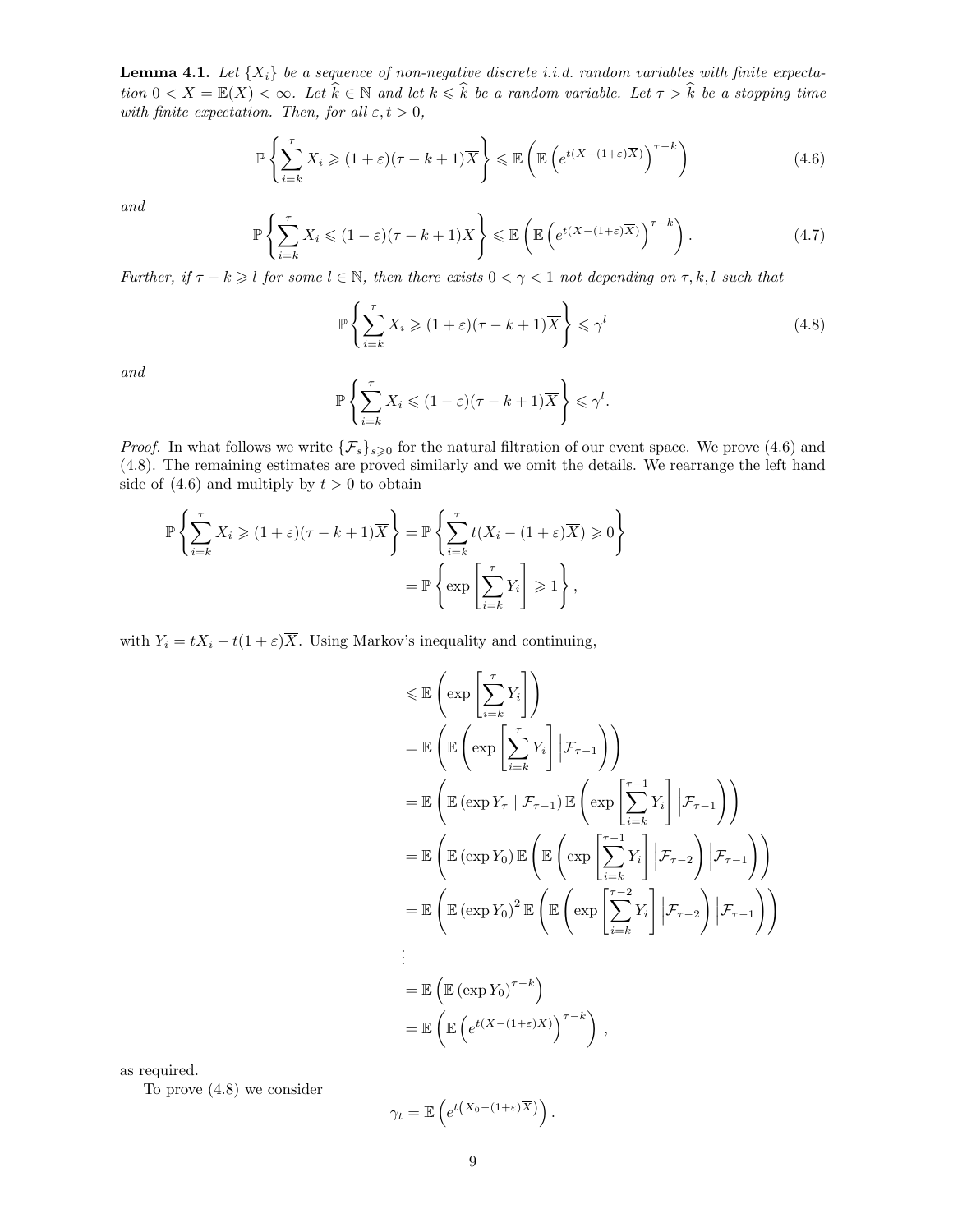Since X is discrete, we can differentiate with respect to t for all  $t \in \mathbb{R}$ , and get

$$
\frac{d}{dt} \mathbb{E} \left( e^{t(X_0 - (1+\varepsilon)\overline{X})} \right) \Big|_{t=0} = \mathbb{E} \left( \frac{d}{dt} e^{t(X_0 - (1+\varepsilon)\overline{X})} \right) \Big|_{t=0}
$$

$$
= \mathbb{E} \left( (X_0 - (1+\varepsilon)\overline{X}) e^{t(X_0 - (1+\varepsilon)\overline{X})} \right) \Big|_{t=0}
$$

$$
= \mathbb{E} \left( X_0 - (1+\varepsilon)\overline{X} \right) = -\varepsilon \overline{X} < 0.
$$

Thus, since  $\gamma_0 = 1$ , there exists  $t > 0$  such that  $0 < \gamma_t < 1$ . Note that t (and thus  $\gamma_t$ ) does not depend on on  $\tau$ , k, l and we can now use (4.6) together with the assumption that  $\tau - k \geq l$  to obtain (4.8), where  $\gamma = \gamma_t$ .  $\Box$ 

Note that from the definitions of  $k_1^{\omega}(R)$  and  $k_2^{\omega}(R)$  we can conclude that there exist constants  $c_1, c_{\theta} > 1$ such that for sufficiently small  $R$ ,

$$
k_1^{\omega}(R) \geq c_1 k_2^{\omega}(R), \quad k_1^{\omega}(R^{1/\theta}) \geq c_{\theta} k_1^{\omega}(R), \quad \text{and} \quad k_2^{\omega}(R^{1/\theta}) \geq c_{\theta} k_2^{\omega}(R).
$$

The relationship between  $k_1^{\omega}(R)$  and  $k_2^{\omega}(R^{1/\theta})$  is more complicated and depends heavily on  $\omega$  and R. However, probabilistically we can say more. Let  $\varepsilon > 0$  and  $q \in \mathbb{N}$ . Note that, taking logarithms,

$$
\mathbb{P}\left\{\prod_{i=1}^q n_{\omega_i}^{-1} \leqslant (\overline{n})^{-(1+\varepsilon)q}\right\} = \mathbb{P}\left\{\sum_{i=1}^q \log n_{\omega_i} \geqslant (1+\varepsilon)q\log \overline{n}\right\}
$$

and therefore, by Lemma 4.1, there exists  $0 < \gamma < 1$  such that

$$
\mathbb{P}\left\{\prod_{i=1}^q n_{\omega_i}^{-1} \leqslant (\overline{n})^{-(1+\varepsilon)q}\right\} \leqslant \gamma^{q-1}.
$$

Now, summing over  $q$ , we obtain

$$
\sum_{q=1}^{\infty} \mathbb{P}\left\{ \prod_{i=1}^{q} n_{\omega_i}^{-1} \leqslant (\overline{n})^{-(1+\varepsilon)q} \right\} \leqslant \sum_{q=1}^{\infty} \gamma^{q-1} < \infty.
$$

Thus, by the Borel-Cantelli Lemma, almost surely there are at most finitely many  $q$  such these events occur. We can similarly argue for a lower bound and conclude that for almost all  $\omega \in \Omega$  there exists  $q_{\omega}$ such that,

$$
(\overline{n})^{-(1+\varepsilon)q} \leq \prod_{i=1}^{q} n_{\omega_i}^{-1} \leq (\overline{n})^{-(1-\varepsilon)q},\tag{4.9}
$$

for all  $q \geqslant q_\omega$ . Analogously,

$$
(\overline{m})^{-(1+\varepsilon)q} \leqslant \prod_{i=1}^{q} m_{\omega_i}^{-1} \leqslant (\overline{m})^{-(1-\varepsilon)q}, \tag{4.10}
$$

almost surely for all q large enough. Without loss of generality we can assume  $q_{\omega}$  to be identical for both products. Since  $k_2^{\omega}(R) \geq -c \log R$  for some  $c > 0$  not depending on  $\omega, R$ , we see that there almost surely also exists an  $R_{\omega}$  such that (4.9) and (4.10) hold for all  $q \geq k_2^{\omega}(R)$ , where  $0 < R \leq R_{\omega}$ .

Given these bounds we can determine the probabilistic relationship between  $k_1^{\omega}(R)$  and  $k_2^{\omega}(R^{1/\theta})$ . Let  $R_{\omega}$  be as above. Then by the definitions of  $k_1^{\omega}(R)$  and  $k_2^{\omega}(R^{1/\theta})$  we get, for all  $R \leq R_{\omega}$ ,

$$
(\overline{m})^{-(1+\varepsilon)k_1^{\omega}(R)} \leqslant \prod_{i=1}^{k_1^{\omega}(R)} m_{\omega_i}^{-1} \leqslant R < n_{\max}^{\theta} \left( \prod_{i=1}^{k_2^{\omega}(R^{1/\theta})} n_{\omega_i}^{-1} \right)^{\theta} \leqslant n_{\max}^{\theta}(\overline{n})^{-\theta(1-\varepsilon)k_2^{\omega}(R^{1/\theta})}
$$

and, after rearranging,

$$
\frac{k_1^{\omega}(R)}{k_2^{\omega}(R^{1/\theta})} > \theta \frac{1 - \varepsilon \log \overline{n}}{1 + \varepsilon \log \overline{m}} - \theta \frac{\log n_{\max}}{(1 + \varepsilon) k_2^{\omega}(R^{1/\theta}) \log \overline{m}}.
$$
\n(4.11)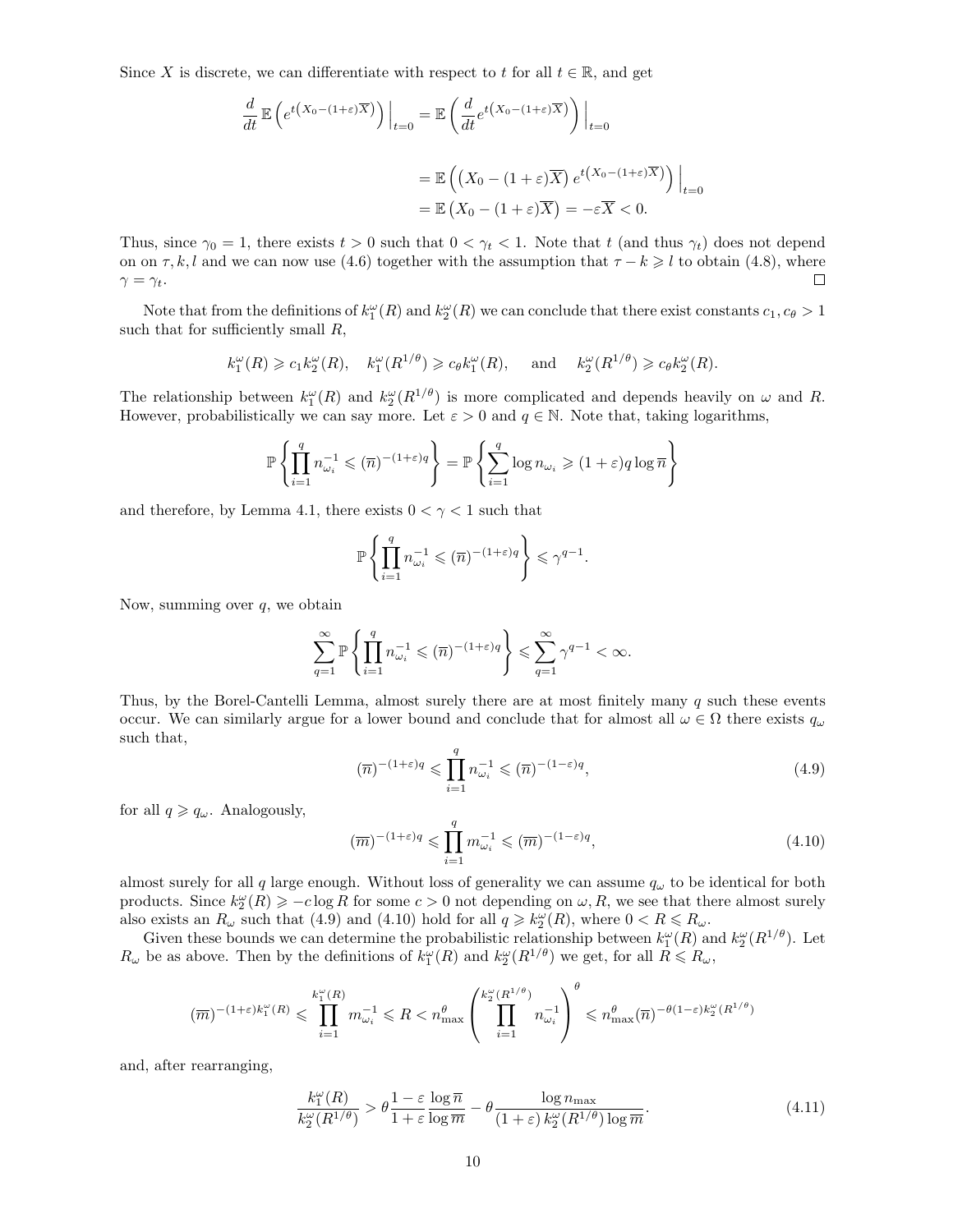Similarly, by considering the complementary inequalities

$$
\left(\prod_{i=1}^{k_2^{\omega}(R^{1/\theta})}n_{\omega_i}^{-1}\right)^{\theta} \leq R < m_{\text{max}}\prod_{i=1}^{k_1^{\omega}(R)}m_{\omega_i}^{-1}\,,
$$

we obtain

$$
\frac{k_1^{\omega}(R)}{k_2^{\omega}(R^{1/\theta})} < \theta \frac{1+\varepsilon}{1-\varepsilon} \frac{\log \overline{n}}{\log \overline{m}} - \frac{\log m_{\max}}{(1-\varepsilon) k_2^{\omega}(R^{1/\theta}) \log \overline{m}}.\tag{4.12}
$$

Now  $\varepsilon > 0$  was arbitrary and the last term in (4.11) and (4.12) vanishes as  $R_{\omega}$  decreases. Therefore, for all  $\delta > 0$  and almost all  $\omega \in \Omega$ , there exists sufficiently small  $R_{\omega} > 0$  such that

$$
(1 - \delta) \frac{\theta \log \overline{n}}{\log \overline{m}} \leqslant \frac{k_1^{\omega}(R)}{k_2^{\omega}(R^{1/\theta})} \leqslant (1 + \delta) \frac{\theta \log \overline{n}}{\log \overline{m}}, \tag{4.13}
$$

for all  $R < R_{\omega}$ . Moreover, using the much simpler relationships derived above, we can assume without loss of generality that  $R_{\omega}$  is small enough such that

$$
(1 - \delta) \frac{\log \overline{n}}{\log \overline{m}} \leqslant \frac{k_1^{\omega}(R)}{k_2^{\omega}(R)} \leqslant (1 + \delta) \frac{\log \overline{n}}{\log \overline{m}},\tag{4.14}
$$

$$
(1 - \delta)\theta \le \frac{k_1^{\omega}(R)}{k_1^{\omega}(R^{1/\theta})} \le (1 + \delta)\theta \quad \text{and} \quad (1 - \delta)\theta \le \frac{k_2^{\omega}(R)}{k_2^{\omega}(R^{1/\theta})} \le (1 + \delta)\theta \tag{4.15}
$$

all hold simultaneously for all  $R < R_{\omega}$ .

#### **4.4.1** The upper bound for  $\theta < \log \overline{m}/\log \overline{n}$

We assume throughout that  $R_{\omega}$  is small enough for all inequalities in the last section to hold simultaneously (almost surely). Also, let  $\delta > 0$  be small enough such that the inequalities at the end of the previous section are all bounded away from 1. That is we choose  $\delta > 0$  such that  $(1+\delta)\theta < 1$ ,  $(1-\delta)\frac{\log \overline{n}}{\log \overline{m}} > 1$  and, especially relevent to this section, (4.13) and  $\theta < \log \overline{n}/\log \overline{n}$  imply that we can choose  $\delta > 0$  sufficiently small such that  $k_1^{\omega}(R) < k_2^{\omega}(R^{1/\theta})$  almost surely for all  $R < R_{\omega}$ .

Let  $\varepsilon > 0$  and consider the geometric average given by

$$
\left(\overline{C}^{k_1^{\omega}(R)-k_2^{\omega}(R)}\ \overline{N}^{k_2^{\omega}(R^{1/\theta})-k_1^{\omega}(R)}\ \overline{B}^{k_1^{\omega}(R^{1/\theta})-k_2^{\omega}(R^{1/\theta})}\right)^{1+\varepsilon}.\tag{4.16}
$$

We want to determine the probability that there exists an approximate  $R$  square at a given level such that we need more than the estimate in (4.16) many  $R^{1/\theta}$  squares to cover it. Note that for (4.3) to be larger than (4.16), at least one of the products must exceed the corresponding power of the average. Therefore,

$$
\mathbb{P}\left\{N\left(Q\cap F_{\omega}, R^{1/\theta}\right) \geqslant 4\left(\overline{C}^{k_1^{\omega}(R)-k_2^{\omega}(R)}\,\overline{N}^{k_2^{\omega}(R^{1/\theta})-k_1^{\omega}(R)}\,\overline{B}^{k_1^{\omega}(R^{1/\theta})-k_2^{\omega}(R^{1/\theta})}\right)^{1+\varepsilon}\right\}
$$
\n
$$
\leqslant \mathbb{P}\left\{\left(\prod_{l=k_2^{\omega}(R)+1}^{k_1^{\omega}(R)}C_{\omega_l}\right) \geqslant \overline{C}^{(1+\varepsilon)(k_1^{\omega}(R)-k_2^{\omega}(R))}\right\} + \mathbb{P}\left\{\left(\prod_{l=k_1^{\omega}(R)+1}^{k_2^{\omega}(R^{1/\theta})}N_{\omega_l}\right) \geqslant \overline{N}^{(1+\varepsilon)(k_2^{\omega}(R^{1/\theta})-k_1^{\omega}(R))}\right\}
$$
\n
$$
+ \mathbb{P}\left\{\left(\prod_{l=k_2^{\omega}(R^{1/\theta})}^{k_1^{\omega}(R^{1/\theta})}B_{\omega_l}\right) \geqslant \overline{B}^{(1+\varepsilon)(k_1^{\omega}(R^{1/\theta})-k_2^{\omega}(R^{1/\theta}))}\right\}.\tag{4.17}
$$

Let us start by analysing the event involving  $C_{\omega_l}$ . We want to show that the product can only exceed the average behaviour at most finitely many times almost surely. That is, given  $q \in \mathbb{N}$ , we want to estimate

$$
\mathbb{P}\left\{\prod_{l=k_2^{\omega}(R)+1}^{k_1^{\omega}(R)} C_{\omega_l} \geq \overline{C}^{(1+\varepsilon)(k_1^{\omega}(R)-k_2^{\omega}(R))} \text{ for some } R \in (0,R_{\omega}) \text{ such that } k_2^{\omega}(R) = q \right\}.
$$
 (4.18)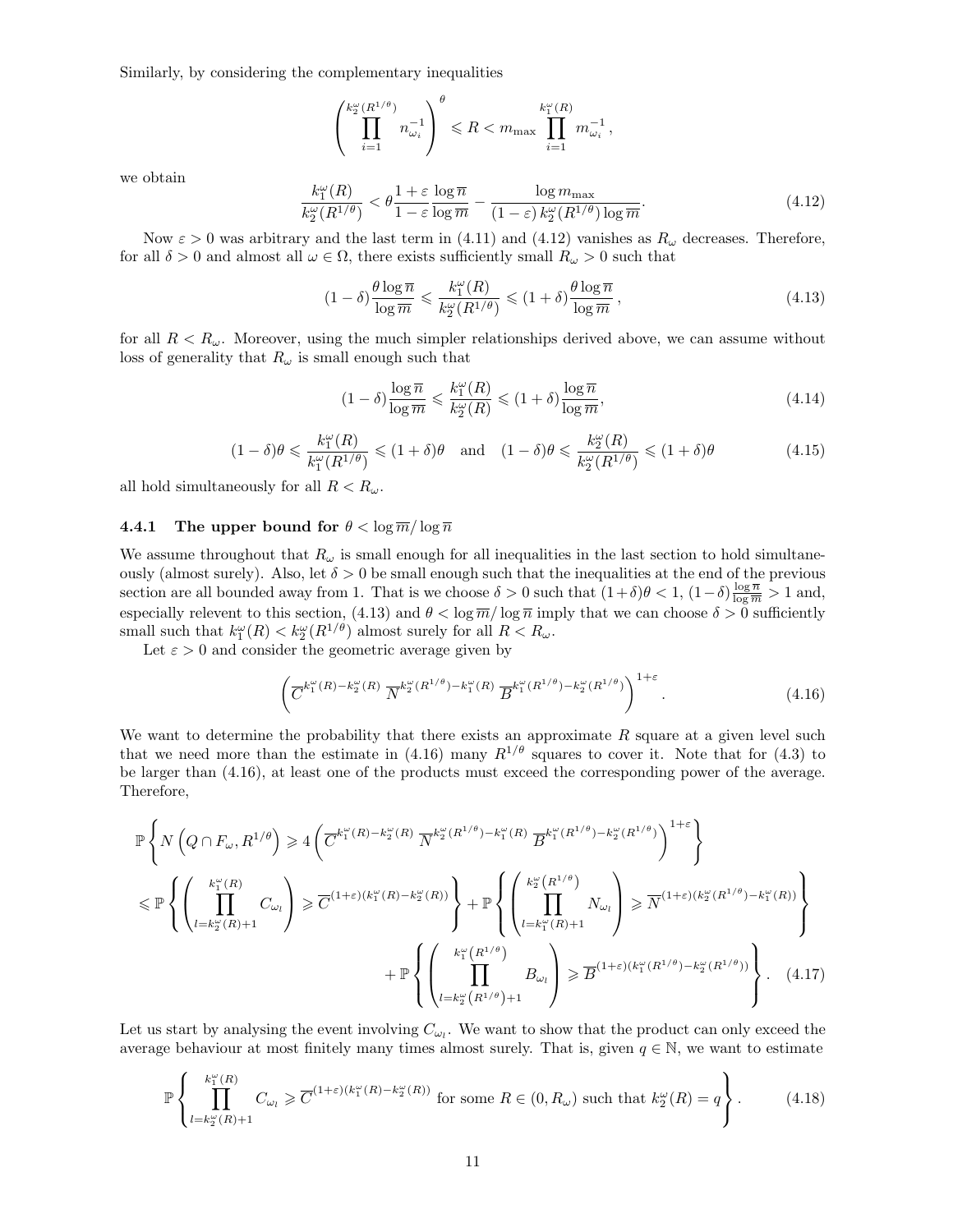Notice that  $k_1^{\omega}(R)$  is a stopping time and, by (4.14) and our assumption that  $R_{\omega}$  and  $\delta$  are chosen sufficiently small,  $k_1^{\omega}(R) \geq (1 - \delta) \log \overline{n}/ \log \overline{m}$   $k_2^{\omega}(R)$  and  $c := (1 - \delta) \log \overline{n}/ \log \overline{m} - 1 > 0$ . Using Lemma 4.1, we can bound (4.18) above by

$$
\mathbb{P}\left\{\bigcup_{\substack{q':\exists R\in(0,R_\omega)\\k_2^\omega(R)=q\text{ and }k_1^\omega(R)=q'}}\left\{\sum_{l=q+1}^{q'}\log C_{\omega_l}\geqslant (1+\varepsilon)(q'-q)\log\overline{C}\right\}\right\}\leqslant L\gamma^{c(q-1)},
$$

for some  $0 < \gamma < 1$  where  $L > 0$  is a deterministic constant corresponding to the number of possible values for  $k_1^{\omega}(R)$ , given  $k_2^{\omega}(R)$ . Since

$$
\sum_{q=1}^{\infty} L\gamma^{c(q-1)} < \infty \,,
$$

the Borel-Cantelli lemma implies that the product can exceed the average behaviour only finitely many times almost surely. The argument for  $N_{\omega_l}$  and  $B_{\omega_l}$  is identical due to the ratios given in (4.13), (4.14), and (4.15). Therefore, there almost surely exists q large enough—and hence  $R'_\omega$  small enough—such that

$$
N\left(Q \cap F_{\omega}, R^{1/\theta}\right) \leq 4 \left( \overline{C}^{k_1^{\omega}(R) - k_2^{\omega}(R)} \ \overline{N}^{k_2^{\omega}(R^{1/\theta}) - k_1^{\omega}(R)} \ \overline{B}^{k_1^{\omega}(R^{1/\theta}) - k_2^{\omega}(R^{1/\theta})} \right)^{1+\varepsilon},
$$

for all  $0 < R < R'_{\omega}$ . Using (4.13), (4.14), and (4.15) again, we obtain

$$
k_1^{\omega}(R) - k_2^{\omega}(R) \le \left( (1+\delta) \frac{\log \overline{n}}{\log \overline{m}} - 1 \right) k_2^{\omega}(R)
$$

$$
k_2^{\omega}(R^{1/\theta}) - k_1^{\omega}(R) \le \left( \frac{1+\delta}{1-\delta} \theta^{-1} - (1+\delta) \frac{\log \overline{n}}{\log \overline{m}} \right) k_2^{\omega}(R)
$$

and

$$
k_1^{\omega}(R^{1/\theta}) - k_2^{\omega}(R^{1/\theta}) \leq \left(\frac{1+\delta}{1-\delta} \frac{\log \overline{n}}{\log \overline{m}} - (1-\delta)^{-1}\right) \theta^{-1} k_2^{\omega}(R).
$$

Now, using  $k_2^{\omega}(R) \leqslant -(1+\delta)\log R/\log \overline{n}$ , we rearrange,

$$
\overline{C}^{k_1^\omega(R)-k_2^\omega(R)}\leqslant \overline{C}^{-(1+\delta)^2\log R/\log \overline{m}-(-(1+\delta)\log R/\log \overline{n})}=R^{(1-1/\theta)s_c},
$$

where

$$
s_c = (1+\delta)^2 \frac{\log \overline{C}}{\log \overline{m}} \frac{\theta}{1-\theta} - (1+\delta) \frac{\log \overline{C}}{\log \overline{n}} \frac{\theta}{1-\theta} \quad \to \quad s_C := \frac{\theta}{1-\theta} \left( \frac{\log \overline{C}}{\log \overline{m}} - \frac{\log \overline{C}}{\log \overline{n}} \right), \quad \text{as} \quad \delta \to 0.
$$

We rearrange the other terms similarly to obtain

$$
N\left(Q\cap F_{\omega}, R^{1/\theta}\right) \leqslant 4R^{(1-1/\theta)(1+\varepsilon)(s_c+s_n+s_b)},
$$

where

$$
s_n = -(1+\delta)^2 \frac{\log \overline{N}}{\log \overline{m}} \frac{\theta}{1-\theta} + \frac{(1+\delta)^2}{1-\delta} \frac{\log \overline{N}}{\log \overline{n}} \frac{1}{1-\theta} \quad \to \quad s_N := \frac{1}{1-\theta} \left( \frac{\log \overline{N}}{\log \overline{n}} - \theta \frac{\log \overline{N}}{\log \overline{m}} \right), \quad \text{as} \quad \delta \to 0,
$$

and

$$
s_b = -\frac{1+\delta}{1-\delta} \frac{\log \overline{B}}{\log \overline{n}} \frac{1}{1-\theta} + \frac{(1+\delta)^2}{1-\delta} \frac{\log \overline{B}}{\log \overline{m}} \frac{1}{1-\theta} \quad \to \quad s_B := \frac{1}{1-\theta} \left( \frac{\log \overline{B}}{\log \overline{m}} - \frac{\log \overline{B}}{\log \overline{n}} \right), \quad \text{as} \quad \delta \to 0.
$$

For arbitrary  $\varepsilon' > 0$  we may assume  $\delta > 0$  is small enough such that  $s_c + s_n + s_b \leq (1 + \varepsilon')(s_C + s_N + s_B)$ . Note that

$$
s := s_C + s_N + s_B = \frac{1}{1 - \theta} \left[ \left( \frac{\log \overline{B}}{\log \overline{m}} + \frac{\log \overline{N} / \overline{B}}{\log \overline{n}} \right) - \theta \left( \frac{\log \overline{N} / \overline{C}}{\log \overline{m}} + \frac{\log \overline{C}}{\log \overline{n}} \right) \right].
$$
 (4.19)

We can therefore conclude that, almost surely, every approximate square of length  $R < R_{\omega}$  can be covered by fewer than

$$
4R^{(1-1/\theta)(1+\varepsilon)(1+\varepsilon')s}
$$

sets of diameter  $R^{1/\theta}$ . Thus the Assouad spectrum is bounded above by  $(1+\varepsilon)(1+\varepsilon')s$  and by the arbitrariness of  $\varepsilon, \varepsilon'$ , also by s.  $\Box$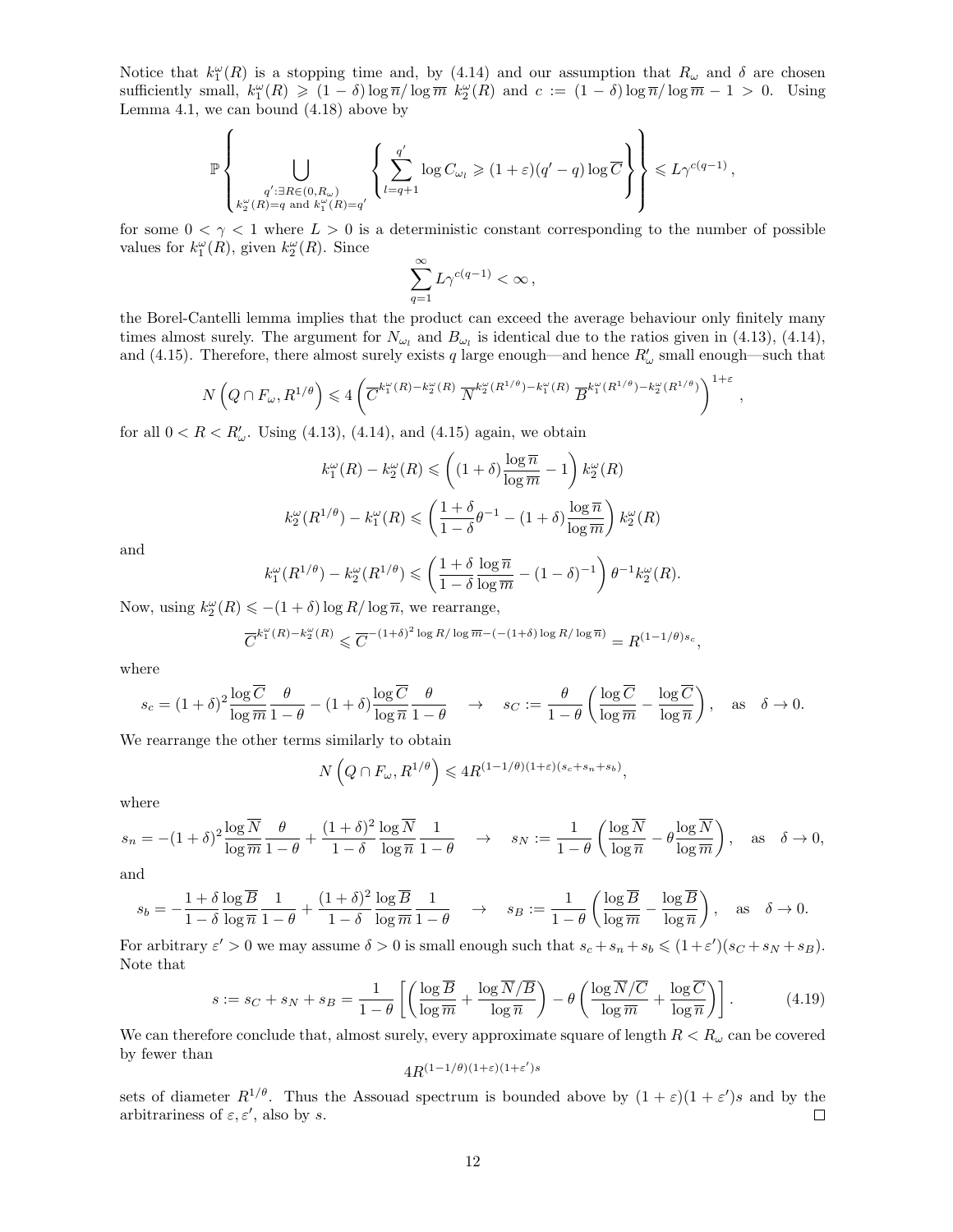#### **4.4.2** The upper bound for  $\theta > \log \overline{m}/\log \overline{n}$

The proof for this case follows along the same lines as  $\theta < \log \overline{m}/\log \overline{n}$  and we will only sketch their differences. First note that  $\theta > \log \overline{m}/\log \overline{n}$  implies the almost sure existence of a small enough  $R_{\omega}$  such that

$$
k_1^\omega(R) \geqslant (1-\delta) \theta \frac{\log \overline{n}}{\log \overline{m}} k_2^\omega(R^{1/\theta}),
$$

for all  $R < R_{\omega}$ . Again we assume without loss of generality that  $R_{\omega}$  is chosen such that (4.13), (4.14), and (4.15) are satisfied for a given  $\delta > 0$ . We also choose  $\delta > 0$  small enough to ensure that

$$
(1 - \delta)\theta \frac{\log \overline{n}}{\log \overline{m}} > 1.
$$

Let  $\varepsilon > 0$  and consider the geometric average

$$
\left(\overline{C}^{k_{2}^{\omega}(R^{1/\theta})-k_{2}^{\omega}(R)}\overline{B}^{k_{1}^{\omega}(R^{1/\theta})-k_{1}^{\omega}(R)}\right)^{1+\varepsilon}.
$$

We compare the upper bound given in (4.5) with the average above and obtain

$$
\begin{split} &\mathbb{P}\left\{N\left(Q\cap F_{\omega},R^{1/\theta}\right)\geqslant 4\left(\overline{C}^{k_{2}^{\omega}(R^{1/\theta})-k_{2}^{\omega}(R)}\ \overline{B}^{k_{1}^{\omega}(R^{1/\theta})-k_{1}^{\omega}(R)}\right)^{1+\varepsilon}\right\} \\ &\leqslant \mathbb{P}\left\{\left(\prod_{l=k_{2}^{\omega}(R)+1}^{k_{2}^{\omega}(R^{1/\theta})}C_{\omega_{l}}\right)\geqslant \overline{C}^{(1+\varepsilon)(k_{2}^{\omega}(R^{1/\theta})-k_{2}^{\omega}(R))}\right\}+\mathbb{P}\left\{\left(\prod_{l=k_{1}^{\omega}(R)+1}^{k_{1}^{\omega}(R^{1/\theta})}B_{\omega_{l}}\right)\geqslant \overline{B}^{(1+\varepsilon)(k_{1}^{\omega}(R^{1/\theta})-k_{1}^{\omega}(R))}\right\}.\end{split}
$$

Now using the same ideas as before, noting that  $k_1^{\omega}(\cdot)$  and  $k_2^{\omega}(\cdot)$  are stopping times, we can conclude that for almost every  $\omega \in \Omega$  there exists  $R_{\omega}$  such that

$$
N\left(Q\cap F_{\omega}, R^{1/\theta}\right) \leqslant 4\left(\overline{C}^{k_2^{\omega}(R^{1/\theta}) - k_2^{\omega}(R)} \overline{B}^{k_1^{\omega}(R^{1/\theta}) - k_1^{\omega}(R)}\right)^{1+\varepsilon}
$$

,

for all  $R < R_\omega$ . Using the estimates for  $k_1^\omega(R^{1/\theta})/k_1^\omega(R)$  and  $k_2^\omega(R^{1/\theta})/k_2^\omega(R)$  in (4.15) we see that there exists  $\varepsilon' > 0$  such that for sufficiently small R,

$$
\left(\overline{C}^{k_2^{\omega}(R^{1/\theta})-k_2^{\omega}(R)}\overline{B}^{k_1^{\omega}(R^{1/\theta})-k_1^{\omega}(R)}\right)^{1+\varepsilon} \leq R^{(1-1/\theta)(1+\varepsilon)(1+\varepsilon')s},
$$

where

$$
s = \frac{\log \overline{B}}{\log \overline{m}} + \frac{\log \overline{C}}{\log \overline{n}}
$$

.

As before, this is sufficient to prove that for  $\theta > \log \overline{m}/\log \overline{n}$ , there almost surely exists  $R_{\omega}$  such that all approximate R-squares with  $R < R_{\omega}$  can be covered by fewer than

$$
4R^{(1-1/\theta)(1+\varepsilon)(1+\varepsilon')s}
$$

sets of diameter  $R^{1/\theta}$ . This proves that  $\dim_{\text{A}}^{\theta} F_{\omega} \leqslant (1+\varepsilon)(1+\varepsilon')s$  almost surely, and hence, by arbitrariness of  $\varepsilon, \varepsilon' > 0$  that  $\dim_{A}^{g} F_{\omega} \leqslant s$  almost surely, as required.

#### **4.4.3** The lower bound for  $\theta < \log \overline{m} / \log \overline{n}$

To prove almost sure lower bounds for  $\dim_A^{\theta} F_{\omega}$  we need to show that almost surely there exists a sequence  $R_i \rightarrow 0$  such that for each i there is an approximate  $R_i$ -square which requires at least a certain number of sets of diameter  $R_i^{1/\theta}$  to cover it.

Let  $\theta < \log \overline{m} / \log \overline{n}$  and, as before, we choose  $\delta > 0$  small enough such that  $k_1^{\omega}(R) < k_2^{\omega}(R^{1/\theta})$  almost surely for all small enough R. Let  $\varepsilon > 0$ , and given  $q \in \mathbb{N}$  and  $\omega \in \Omega$ , let

$$
R_q = \prod_{l=1}^q n_{\omega_l}^{-1},
$$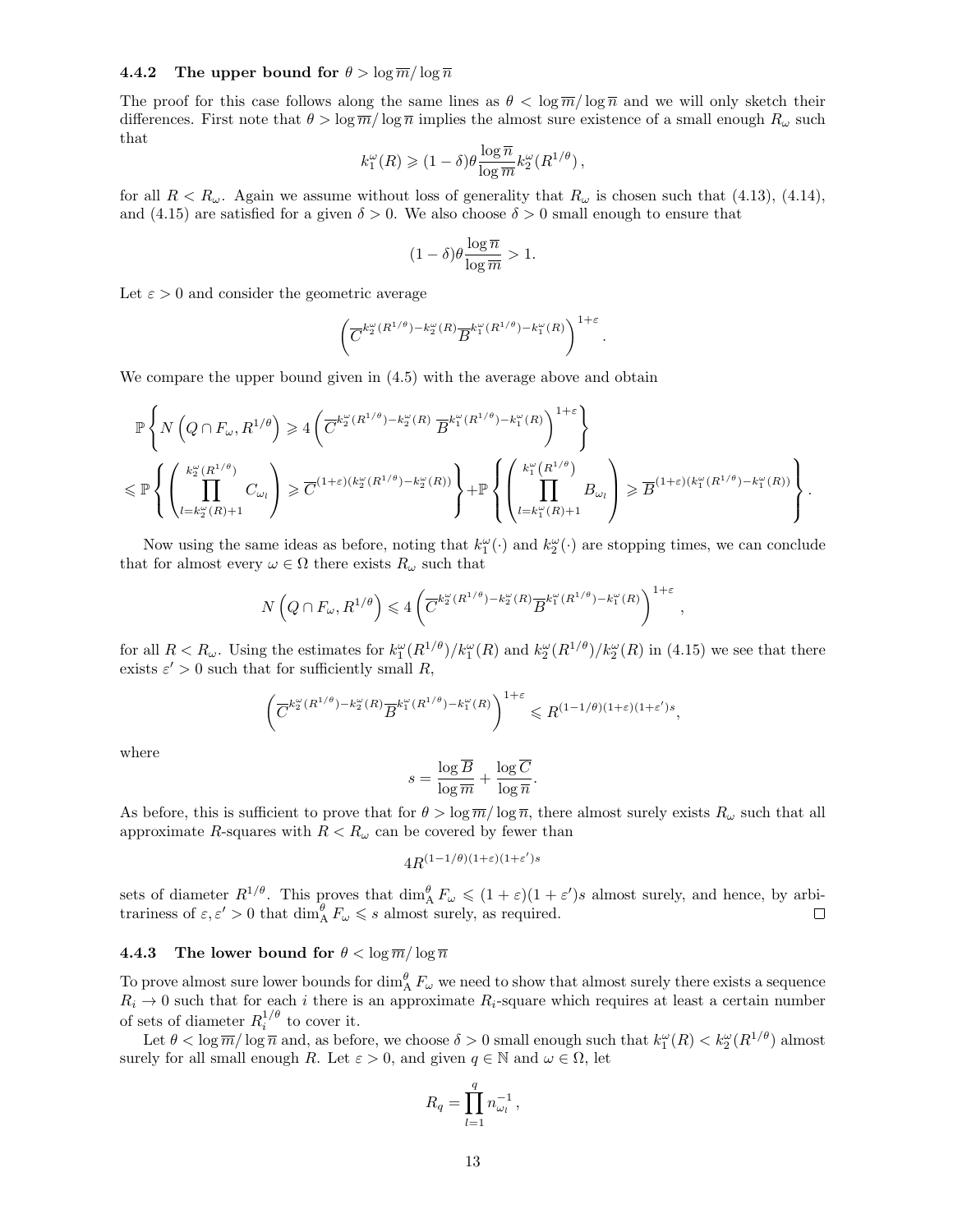noting that  $k_2^{\omega}(R_q) = q$  and  $R_q \to 0$  as  $q \to \infty$ . We have

$$
\mathbb{P}\left\{N\left(Q\cap F_{\omega}, R_q^{1/\theta}\right) \geqslant K\left(\overline{C}^{k_1^{\omega}(R_q)-k_2^{\omega}(R_q)}\ \overline{N}^{k_2^{\omega}(R_q^{1/\theta})-k_1^{\omega}(R_q)}\ \overline{B}^{k_1^{\omega}(R_q^{1/\theta})-k_2^{\omega}(R_q^{1/\theta})}\right)^{1-\varepsilon}\right\}
$$
\n
$$
\geqslant 1 - \mathbb{P}\left\{\prod_{l=k_2^{\omega}(R_q)+1}^{k_1^{\omega}(R_q)} C_{\omega_l} \leqslant \overline{C}^{(1-\varepsilon)(k_1^{\omega}(R_q)-k_2^{\omega}(R_q))} \text{ or } \prod_{l=k_1^{\omega}(R_q)-1}^{k_2^{\omega}(R_q^{1/\theta})} N_{\omega_l} \leqslant \overline{N}^{(1-\varepsilon)(k_2^{\omega}(R_q^{1/\theta})-k_1^{\omega}(R_q))}\right\}
$$
\n
$$
\text{ or } \prod_{l=k_2^{\omega}(R_q^{1/\theta})}^{k_1^{\omega}(R_q^{1/\theta})} B_{\omega_l} \leqslant \overline{B}^{(1-\varepsilon)(k_1^{\omega}(R_q^{1/\theta})-k_2^{\omega}(R_q^{1/\theta}))}\right\}.
$$
\n
$$
(4.20)
$$

The last term is bounded above by

$$
\begin{split} \mathbb{P}&\left\{\prod_{l=k_{2}^{\omega}(R_{q})+1}^{k_{1}^{\omega}(R_{q})}C_{\omega_{l}}\leqslant \overline{C}^{(1-\varepsilon)(k_{1}^{\omega}(R_{q})-k_{2}^{\omega}(R_{q}))}\right\}\\&+\mathbb{P}&\left\{\prod_{l=k_{1}^{\omega}(R_{q})-1}^{k_{2}^{\omega}(R_{l}^{1/\theta})}N_{\omega_{l}}\leqslant \overline{N}^{(1-\varepsilon)(k_{2}^{\omega}(R_{q}^{1/\theta})-k_{1}^{\omega}(R_{q}))}\right\}\\&+\mathbb{P}&\left\{\prod_{l=k_{2}^{\omega}(R_{q})-1}^{k_{1}^{\omega}(R_{l}^{1/\theta})}B_{\omega_{l}}\leqslant \overline{B}^{(1-\varepsilon)(k_{1}^{\omega}(R_{q}^{1/\theta})-k_{2}^{\omega}(R_{q}^{1/\theta}))}\right\}\\&+\mathbb{P}&\left\{\prod_{l=k_{2}^{\omega}(R_{q}^{1/\theta})+1}^{k_{1}^{\omega}(R_{q}^{1/\theta})-k_{2}^{\omega}(R_{q}^{1/\theta})}\right\} \end{split}
$$

and by Lemma 4.1 and the union estimate used above each probability is bounded above by  $L' \gamma^{c' q}$  for some constants  $L', c' > 0$  and  $\gamma \in (0, 1)$ . Thus, there exists  $q_0$  such that each term in the sum is bounded by 1/6 for  $q \geq q_0$  and thus the probability on the left hand side of (4.20) is bounded below by 1/2 for  $q \geqslant q_0$ .

Denote the event on the left hand side of  $(4.20)$  by  $E_q$ . Observe that the event only depends on the values of  $\omega_i$  for i satisfying  $q = k_2^{\omega}(R_q) \leqslant i \leqslant k_1^{\omega}(R_q^{1/\theta})$  as the latter bound is a stopping time. By virtue of construction, there exists an integer  $d \geqslant 1$  such that  $k_1^{\omega} \left( R_{diq}^{1/\theta} \right)$  $\frac{d^{1/\theta}}{d^{i}q}$   $\big\{ d^{i+1}q \text{ for all } q. \text{ Therefore the events }$  ${E_q, E_{dq}, E_{d^2q}, \dots}$  are pairwise independent. Further, by the above argument,

$$
\sum_{i=0}^{\infty} \mathbb{P}(E_{d^i q_0}) \geqslant \sum_{i=0}^{\infty} 1/2 = \infty
$$

and so by the Borel-Cantelli Lemmas  $E_q$  happens infinitely often. Therefore, adapting the argument involving  $s_c, s_b$  and  $s_b$  from above, we have proved that for all  $\varepsilon' > 0$  there almost surely exist infinitely many  $q \in \mathbb{N}$  such that there exists an approximate  $R_q$ -square Q such that

$$
N\left(Q\cap F_{\omega}, R_q^{1/\theta}\right) \geqslant KR_q^{(1-1/\theta)(1-\varepsilon')s},
$$

where  $s = s_C + s_B + s_N$  is the target lower bound for the spectrum. This completes the proof.  $\Box$ 

### Acknowledgements

This work was started while both authors were resident at the Institut Mittag-Leffler during the 2017 semester programme Fractal Geometry and Dynamics. They are grateful for the stimulating environment. Much of the work was subsequently carried out whilst JMF visited the University of Waterloo in March 2018. He is grateful for the financial support, hospitality, and inspiring research atmosphere.